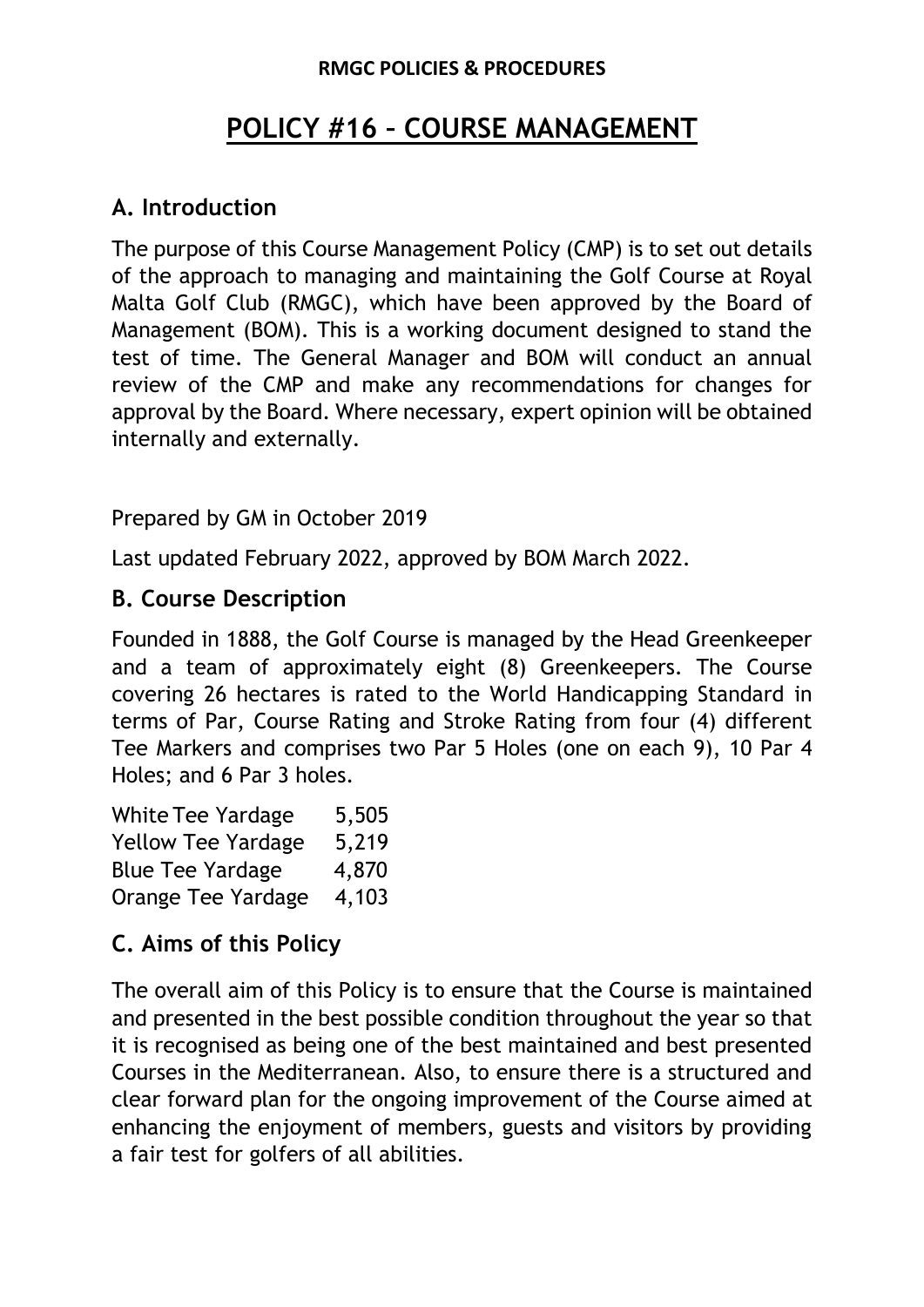# **D. Roles & Responsibilities**

**D.1 The BOM** is ultimately responsible for the overall management of the RMGC including policy, forward planning and financial management.

**D.2 The General Manager and Head Greenkeeper** are responsible for the management of all aspects of the Course, including maintenance, current and capital account budgets, as well as producing and implementing a rolling 5-year Course Development Plan (CDP).

The Head Greenkeeper is responsible, in conjunction with the General Manager, for the implementation of this Policy in all its aspects, which includes but is not limited to:

**•** Deploying Greenkeeping resources efficiently and effectively including holiday scheduling.

• Planning and scheduling Course maintenance taking account of competition fixtures in the fixture list.

- Liaising with the General Manager on any problem areas.
- Machinery maintenance and repair.
- Planning and preparation of annual and long-term budgets.
- Attending BOM Committee meetings when required.
- Maintenance of schedules and records relating to machinery.
- Staff training, discipline, work schedules, appraisals.
- Implementation of the Club's Health and Safety Policy.
- Purchase, secure storage and safe usage of fertilisers, dressings, pesticides, fungicides, chemicals and Fuel.
- Monitoring expenditure against budget.
- Secure storage of all machinery and equipment.

# **E. Staff Resources**

The agreed staffing level is:

- 1 x Head Greenkeeper
- 1 x Deputy Head Greenkeeper
- 1 x Mechanic
- 6 x Greenkeepers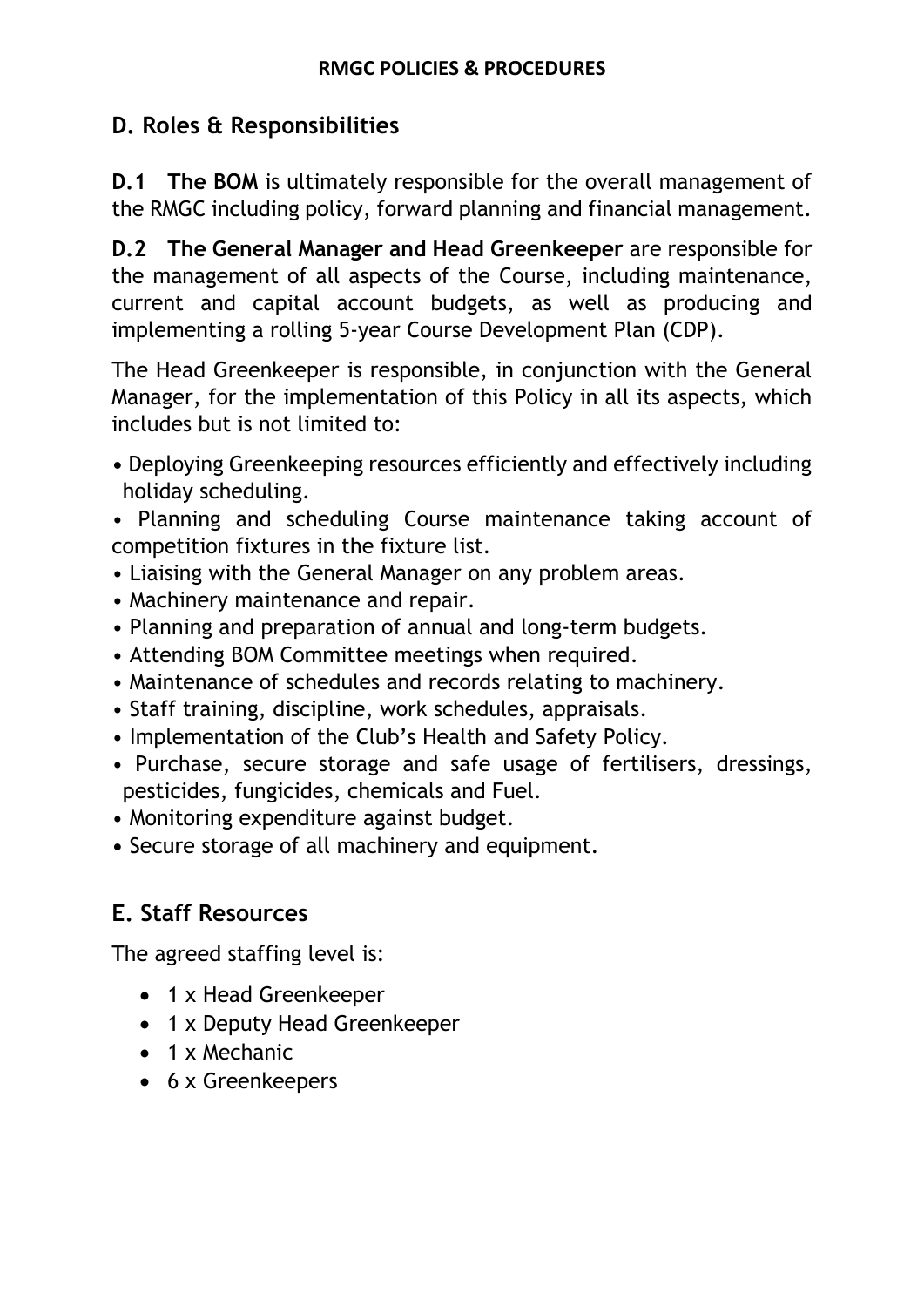The Head Greenkeeper in conjunction with the General Manager will undertake an annual review of staffing levels. Changes will be recommended to the BOM for approval.

It's in the Club's financial interest that R&M costs are kept to a minimum. The benefits of employing a Greenkeeper/Mechanic versus a dedicated Mechanic should be reviewed on an annual basis by the Head Greenkeeper and General Manager.

The General Manager in conjunction with the Chairman of the Board will review staff salaries annually and any changes will be recommended to the BOM for approval.

## **F. Hours of Work**

The Greenkeeping staff work a flexible shift pattern between the hours of 06.00 and 14.30 depending upon the time of year, the available light and the needs of the competition schedule. Each member of staff works 8.5 hours a day, including a 30-minute break.

All Greenkeeping staff are rostered for weekend and public holiday working as required, at the appropriate overtime rates.

Weekly overtime timesheets must be completed by all greenkeeping staff with a copy signed by the Head Greenkeeper. These must be presented to the Accounts Administrator in the Office each month in time for the payroll run.

## **G. Training**

Training is an essential element in achieving a team of skilled and motivated staff.

RMGC is committed to help and encourage training and education through approved colleges & academic institutes. All permanent greenkeeping staff are encouraged to obtain National Vocational Qualifications (NVQs) in Greenkeeping to the maximum of their individual abilities.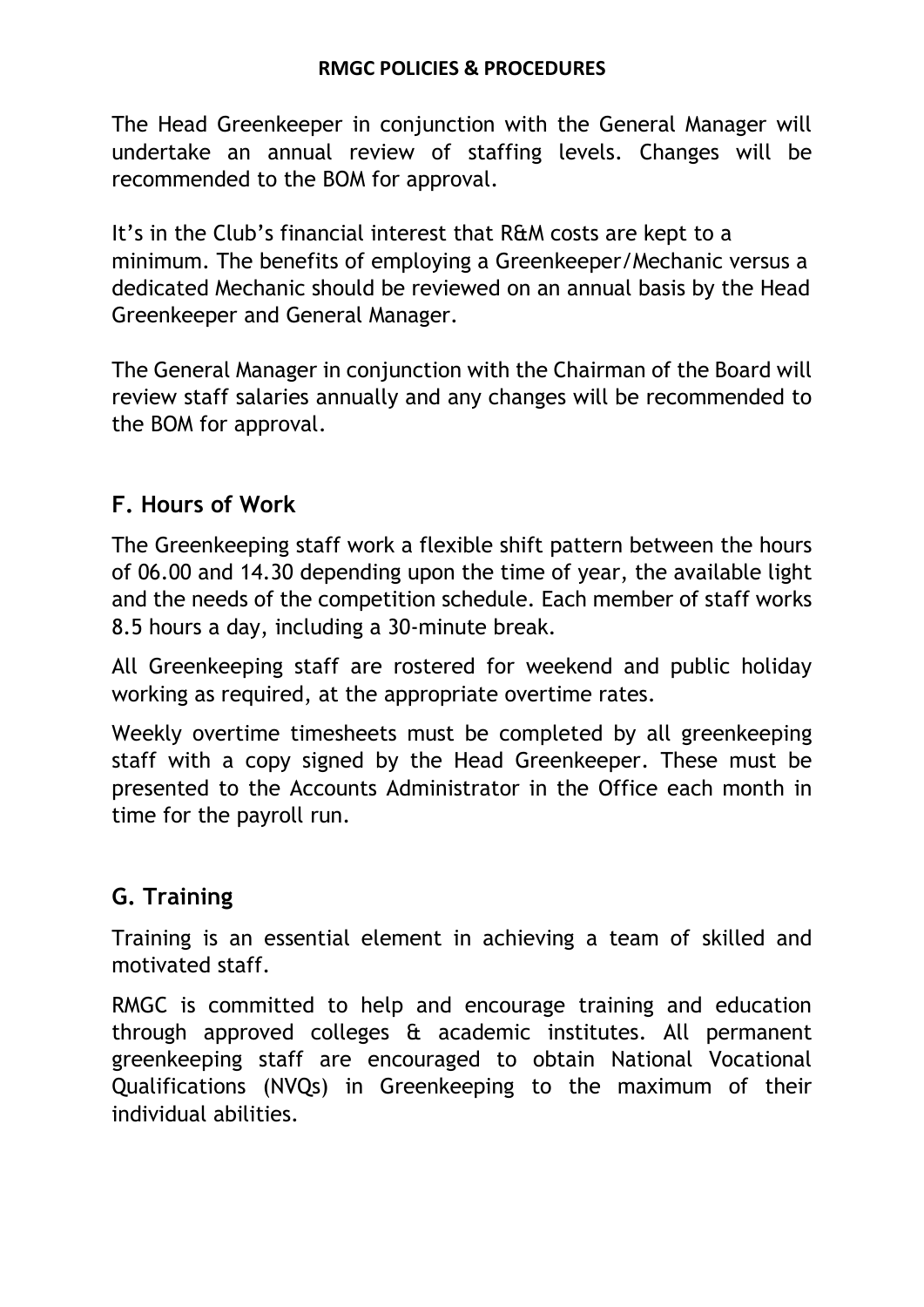The Head Greenkeeper is encouraged to become a member of BIGGA (membership fees will be paid by RMGC) or other industry organisations such as the IOG.

## **H. Finance**

The Board is committed to providing sufficient funds to achieve the policies set out in this document.

In October/November each year the Head Greenkeeper, in consultation with the General Manager, will produce a list of machinery, including details of any problems that have occurred during the year. This will help produce a spares and replacement budget for the following year. These will then be discussed by the General Manager and Chairman of the BOM and recommended for approval by the BOM. Additionally, the Head Greenkeeper, in consultation with the General Manager, will produce an annual budget for purchase of fertilisers, chemicals and other materials and consumables for the next year.

The Club invests in a range of machinery and equipment to ensure the Course is maintained to the standards required. Each September the Head Greenkeeper, in consultation with the Chairman of the Board and General Manager, must produce an updated annual rolling 5-year capital investment plan for machinery replacements for consideration and approval by the BOM. If this is agreed it will form part of the Club's financial plan.

The Head Greenkeeper must not incur any expenditure, unless it is within budget. If any expenditure is required urgently in excess of budget, it must be authorised by the General Manager.

A continual review of actual expenditure, compared with budget, will be maintained on a monthly basis. This information will be discussed by the BOM quarterly.

## **J. Greenkeeping Facilities**

The facilities are situated between the  $13<sup>th</sup>$  and  $15<sup>th</sup>$  tee boxes next to the Marsa racetrack. They comprise a large purpose-built shed consisting of: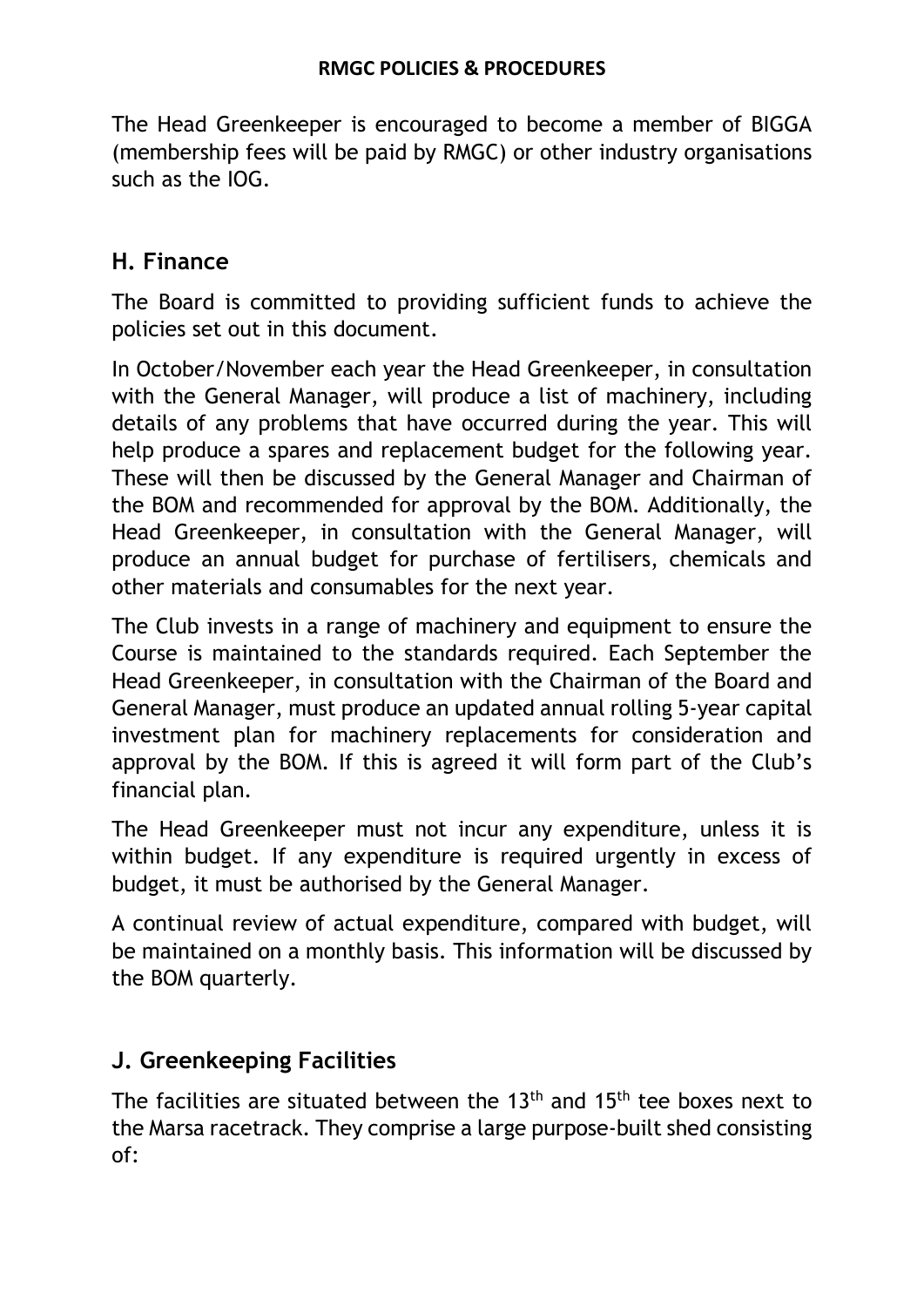- Head Greenkeeper's office.
- Toilet and shower room.
- Kitchen / Staff room.
- Large main area for housing machinery.
- A workshop area.
- Tool storage facilities.
- Separate chemical, petrol, and diesel storage containers.

In addition, there is:

- A wash-down area.
- Bays for the storage of top dressing, soil and sand.
- A Pump House and water storage facility situated next to the 15<sup>th</sup> tee.

## **K. Machinery and Equipment**

The Board regards the provision of the necessary machinery and equipment as an essential pre-requisite to achieving the policies set out in this document. It will be purchased, maintained and replaced, when necessary, with the most appropriate, range of machinery and equipment for the upkeep of the Course.

The Head Greenkeeper is responsible for keeping himself up to date with developments in golf Course machinery, and make recommendations to the General Manager, including obtaining competitive quotations for acquisition and disposal of machinery.

The Head Greenkeeper is responsible for the maintenance of all machinery, including all health and safety requirements as well as keeping records of use, preventative maintenance, major servicing, repairs etc.

## **L. The Course**

#### **L.1 Greens**

Creeping Bentgrass and Tiffeagle Bermudagrass are the predominant species on all greens (seasonal). The long-term policy is to construct and maintain Creeping Bentgrass greens for maintenance year round, including through the hot summer months eliminating the requirement for seasonal overseeding practices. Putting green re-construction aside,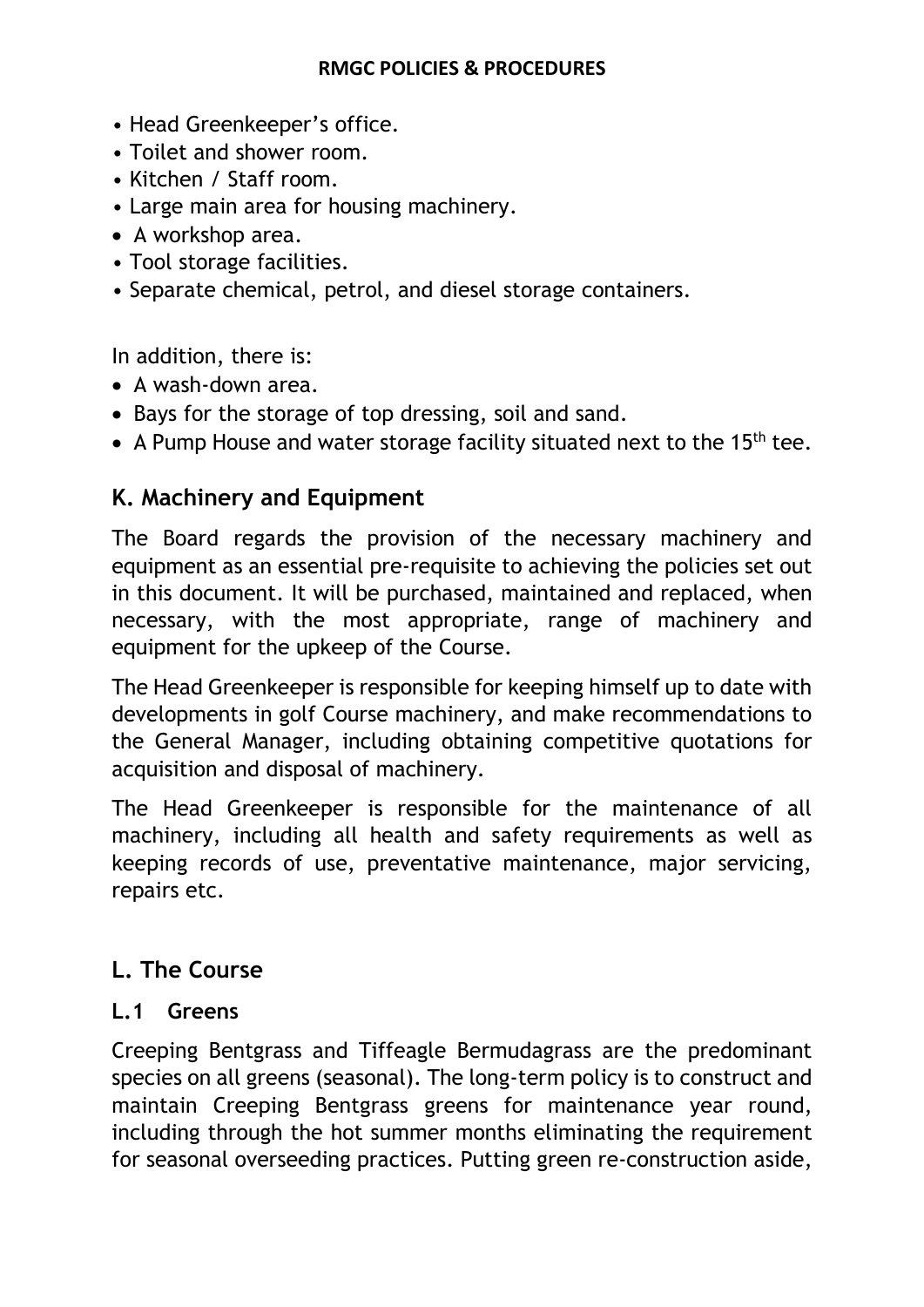the short-term objective is to adopt a continual programme of aeration and sand top dressing to create conditions which encourage healthy bacterial activity, which in turn breaks down the thatch layer and encourages the deeper rooting species of grasses. Consistent overseeding throughout the year is also essential. It is policy to utilise only the latest advanced generation Creeping Bentgrass variety such as 007 in the 5<sup>th</sup> green and in the short-term, poa trivialis for overseeding the Tiffeagle Bermudagrass greens.

The height of cut on greens is the responsibility of the Head Greenkeeper, and depends on his reading of future weather conditions, forthcoming events, the state of the soil, moisture levels etc. During the main playing season, the greens should be cut 4 to 6 times a week and the effective height of cut should be between 3mm and 4mm to achieve consistent speeds of between 9ft and 10ft on the "Stimp meter".

Pace of the green should be the optimum for prevailing conditions, but smoothness should never be sacrificed for speed. Consistency of pace and roll between greens is more important than the pace of any one surface.

The skill level of those playing should always be considered when preparing the greens in relation to pace and firmness for major events.

Grooming, scarification and verti-cutting together with the use of hollow coring to encourage moisture penetration will be carried out as required during the growing season. Scarifying and hollow coring will normally be carried out every May and September; verti-draining will be carried out during Spring and Autumn using 12mm to 19mm diameter tines to help improve drainage, improve root growth, and lessen compaction.

Top-dressing will be applied at a minimum rate of 4kg/m² (30 to 40 tonnes) after hollow tining. Further light top-up dressings (4-6 tonnes) will be applied during the playing season as required. The overall objective is to apply 90 to 100 tonnes of top-dressing on all greens over the year.

It is recognised that top-dressing lying on the surface of a green can be frustrating for some golfers. However, the application of top-dressing throughout the year, particularly on putting surfaces, is one of the most important greenkeeping practices because it: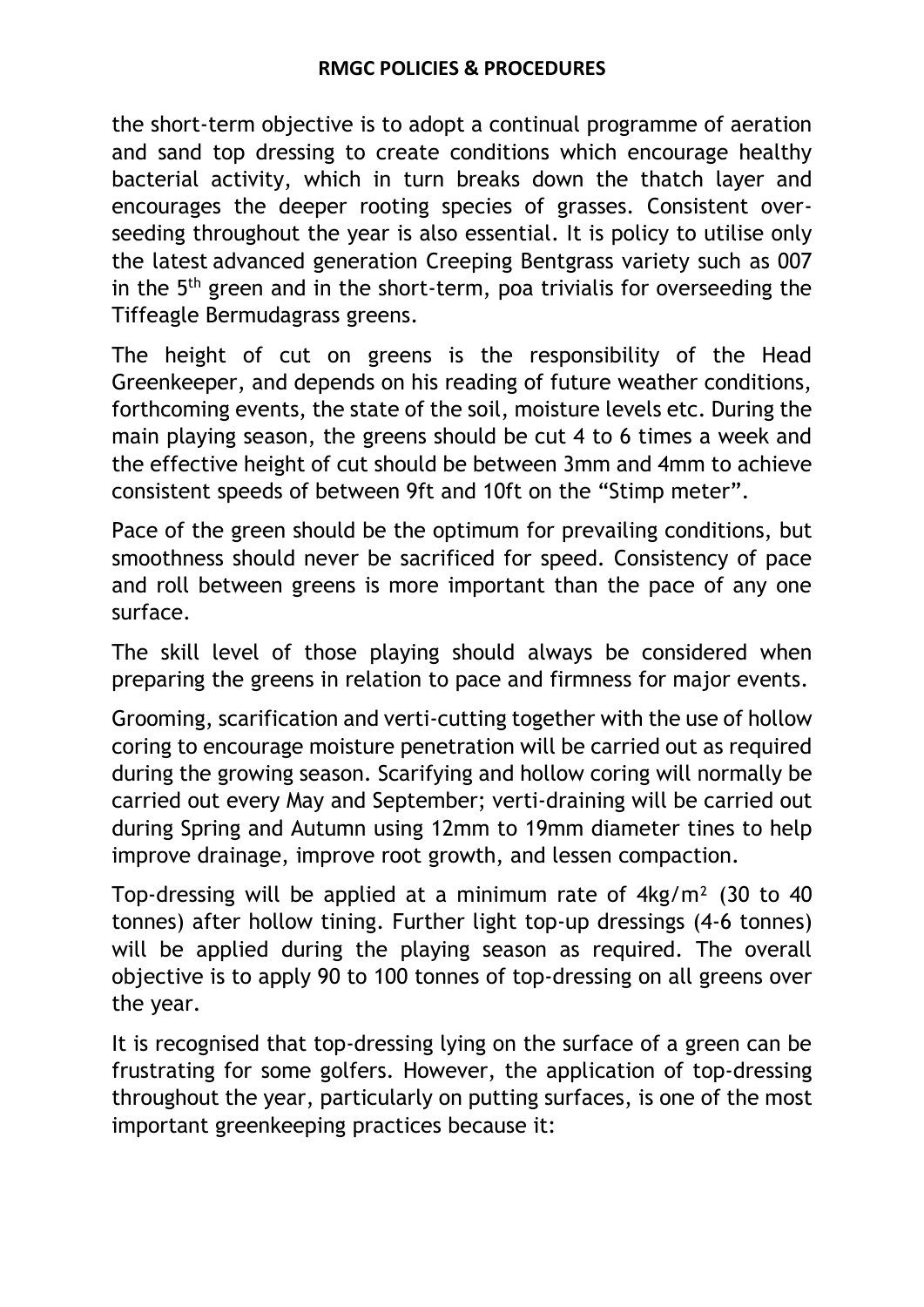- Dilutes thatch and Increases depth of quality growing medium.
- Improves drainage.
- Improves surface smoothness and trueness.
- Promotes finer grasses/healthy turf.
- Reduces disease.
- Promotes deep root development and reduces the need for fertiliser and irrigation.

Top-dressing should be undertaken in conjunction with aeration, scarification or verti-cutting to ensure that the fresh material is integrated into the soil profile.

The Head Greenkeeper should take account of the fixture list when planning maintenance work on the greens.

Judicious use of the automatic irrigation system, coupled with some hand-watering with or without the use of wetting agents, is essential if soil moisture content levels drop and grass on the greens becomes 'stressed".

### **L.2 Hole Positions**

Hole positions will be changed 2 to 4 times a week dependent on the weather and competition schedules. The correct colour flag pennant should be attached to the flag stick to show the position of the hole – Red (front), Blue (Middle) and White (Back).

If heavy rain is forecast, areas where water will accumulate on the greens should be avoided. Generally, the hole should be positioned at least 2 metres from the edge of any green. If a bunker is close to the green edge, or if the ground slopes away from the green edge, the distance should be greater.

The ground 60–90 cm around the hole should be as level as possible. In no case should holes be positioned within 2 metres of a very severe slope or ridge. If the design of the green dictates that the hole be positioned on a slope, the hole should be cut vertically, not with the slope. The condition of nearby turf should be considered when picking pin positions, especially taking care to avoid old hole plugs which have not completely healed.

There should, where possible, be a balanced selection of hole positions for the entire Course with easy, moderate and difficult positions at the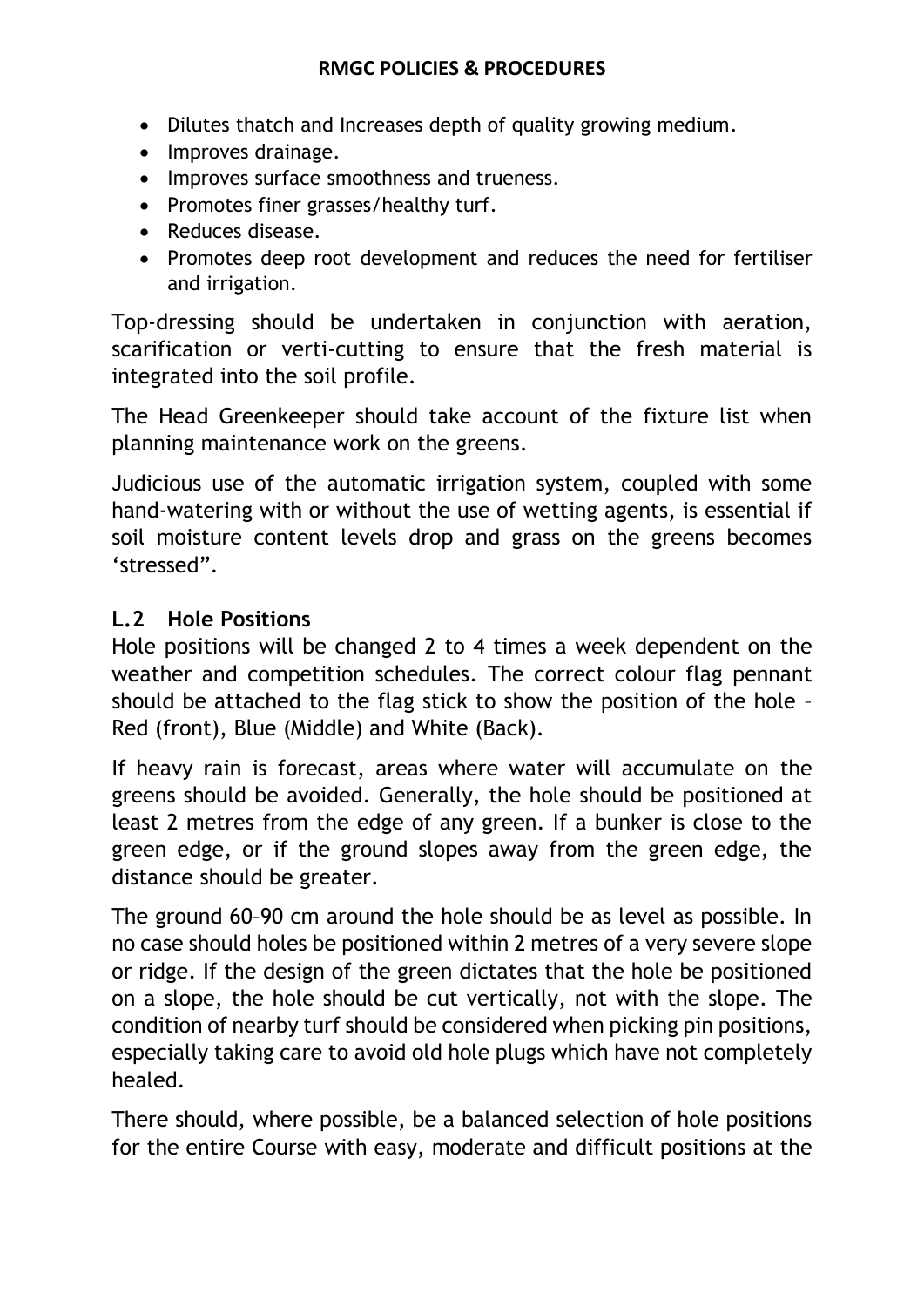front, middle and back of the greens [following the 6x Red, 6x Blue and 6x White "rule"].

For all club competitions, the Head Greenkeeper is responsible for deciding on the appropriate hole positions; except for Majors (including the Malta Junior Open) when the General Manager will be responsible. The playing conditions, particularly the speed and firmness of the greens, and the skill level of those playing should always be considered when picking hole positions.

### **L.3 Tees**

Good maintenance of tee boxes is an essential element of achieving the overall objective of presenting the Course in the best possible condition throughout the year.

• All tee markers will be moved 3 or 4 times a week depending on weather and competition schedules. In all cases the teeing area will provide golfers with a flat stance that is at least 4 meters wide. The tee markers will be placed square on to the direction of the fairway or green in the case of Par 3s

- Ball cleaners will be checked regularly, water replaced as necessary.
- Rubbish Bins will be emptied weekly.
- Divot boxes on all Par 3 holes to be checked and replenished weekly.

• All tees will be cut at least twice a week to a height no lower than 8mm. Tees must be cleared of grass cuttings after mowing.

- Divoting will be carried out twice a week on all tees.
- Tee banks will be cut weekly to a height no lower than 24mm.
- Tee signage will be kept clean and sponsorship materials should be removed when no longer valid.

• The areas around the tee signage will be trimmed regularly and cleaned/treated as necessary.

• Inspection and spot spraying for weeds will be carried out regularly.

• Solid and hollow coring, scarifying and fertilising all be undertaken on the tees throughout the year on a programmed basis.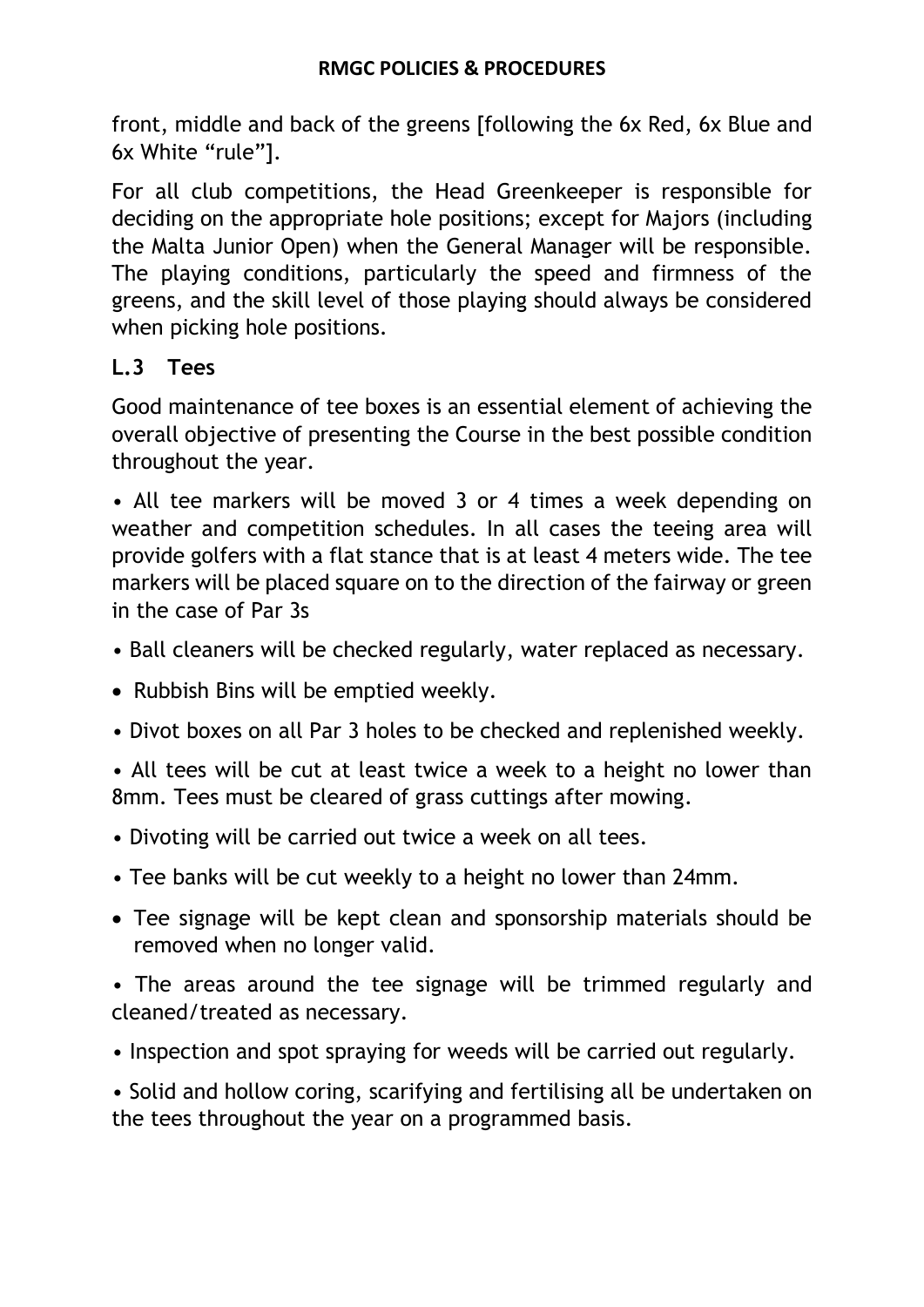## **L.4 Fairways**

- All fairways will be mown a minimum of three times per week during the growing season at a height no lower than 12mm.
- A regular programme of scarification will be carried out once or twice a year to maximise grass growth and improve drainage.
- Fairways will be verti-drained every year to relieve compaction.
- Herbicide application is required to control weeds at the appropriate time (based on the life cycle of weed species)
- Fairways will be fertilised a minimum of twice per year.

There is insufficient manpower to undertake fairway divoting on a regular basis, so throughout the season members will be asked to volunteer to help divot fairways with support from the greenkeeping staff. In addition, the greenkeeping staff will divot once per week in May in preparation for the annual club championships.

Fairway width can vary from hole to hole and the difficulty of each hole should be considered as must the effect on course rating when deciding the appropriate width. As a guide, a fairway should be no narrower than 20 metres plus the first cut on either side. However, there are a few places on the Course where tree roots prevent this width being achieved, where the fairway will be cut to the maximum width possible.

Distance plates in the middle of fairways must be kept clean and visible. Coloured distance stakes (Red for 100 yards, Yellow for 150 yards, Blue for 200 yards - to the middle of the green) must be upright and visible, usually on the right-hand side of the fairway in the Rough.

To ensure that the Course is playable and enjoyable for golfers of all abilities, where practical the maximum carry to the fairway from orange tees should be no more than 40 yards, 80 yards from the blue tees, 125 yards from the yellow tees and 150 yards for the White tees. On holes where the Course layout makes it impractical to implement these distances, the fairway should start as near as possible to these distances from the tees.

## **L.5 Collars, Approaches, Aprons and Green Surrounds**

The collars approaches, aprons and green surrounds will be mown a minimum of twice per week in the growing season to a height no lower than 10mm on collars and approaches and aprons but not lower than 20mm on surrounds.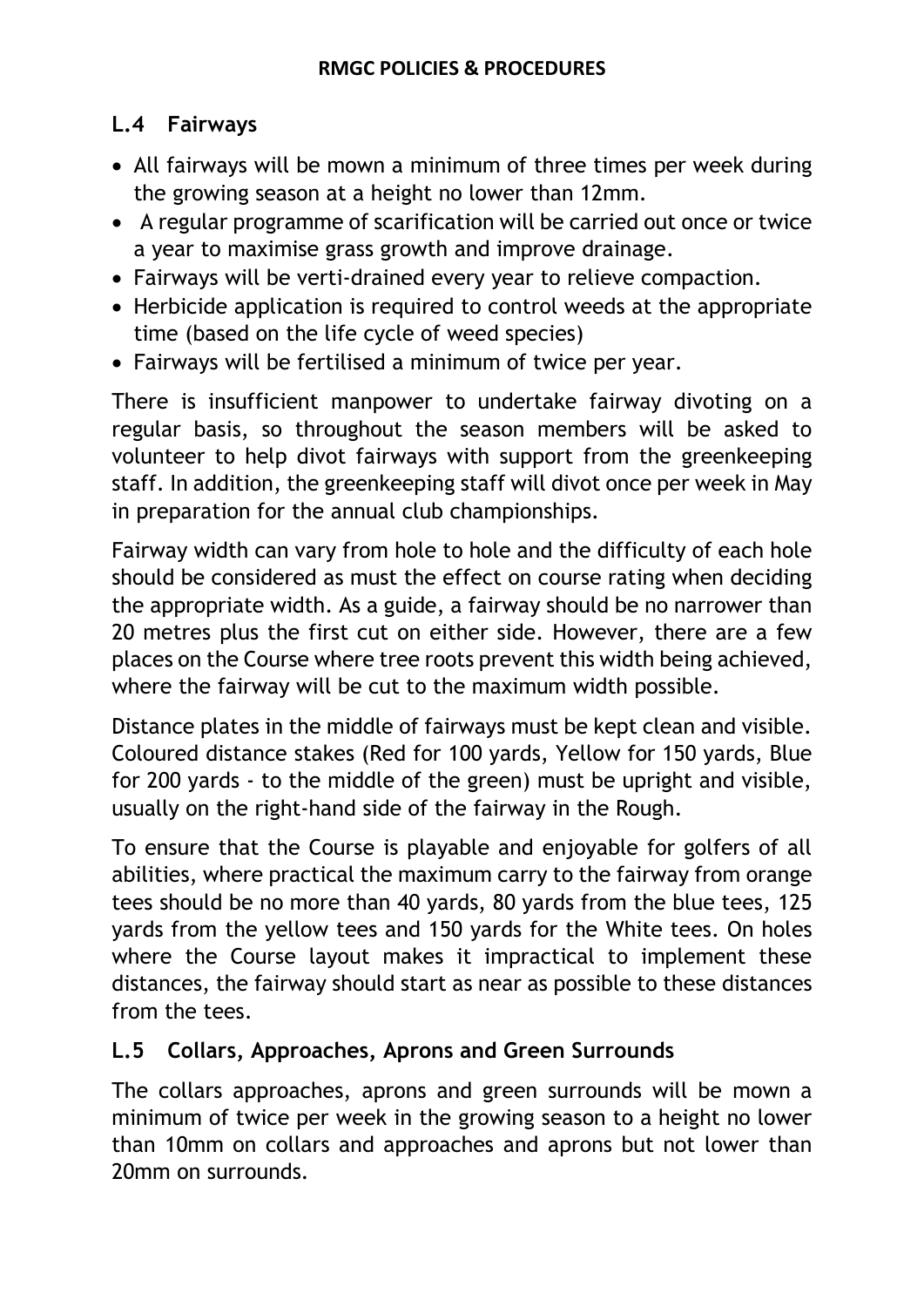There will be a programme of scarification, solid tine aeration, top dressing and over-seeding annually. The presentation of the collars, approaches, aprons and green surrounds has a marked visual impact on the Course. A collar will be formed of at least one machine width around each green. Careful cutting of the surrounds is essential to avoid scalping and to achieve an even surface.

Approaches and aprons should be a minimum of 20 yards long. To prevent unnecessary wear and tear, traffic around the approaches will be controlled by blue lines with signage to direct players away from these areas. Signage should not be placed directly in front of the green on the apron as this could divert good approach shots. In the Summer some aprons and areas around greens will be roped off particularly where renovation is required.

### **L.6 Semi-Rough**

The first cut off on both sides of the fairway is treated as semi-rough which normally will be mown a minimum of once per week in the growing season to a height between 20mm and 25mm. This should enable the ball to remain visible, whilst still slowing it down. On most holes, the semi-rough will be one machine width alongside the fairway and is an important element in the presentation of the Course.

### **L.7 Rough**

The rough, forming the majority of turf areas across the course will be mown, when possible, a minimum of once per week to a height between 48mm and 58mm in the growing season.

## **L.8 Ditches**

The grass within the ditches across the Course will be cut weekly in the growing season to a height between 48mm and 58mm.

## **L.9 Trees**

Tree management is an integral part of general Course maintenance. A few tree species on the Course such as the Carob Tree are subject to Tree Protection Orders and appropriate permissions must be sought for all tree work undertaken on the Course. Similarly, herbicide application to treat Phoenix Palms against palm weevil destruction is advised by government as is herbicide application records.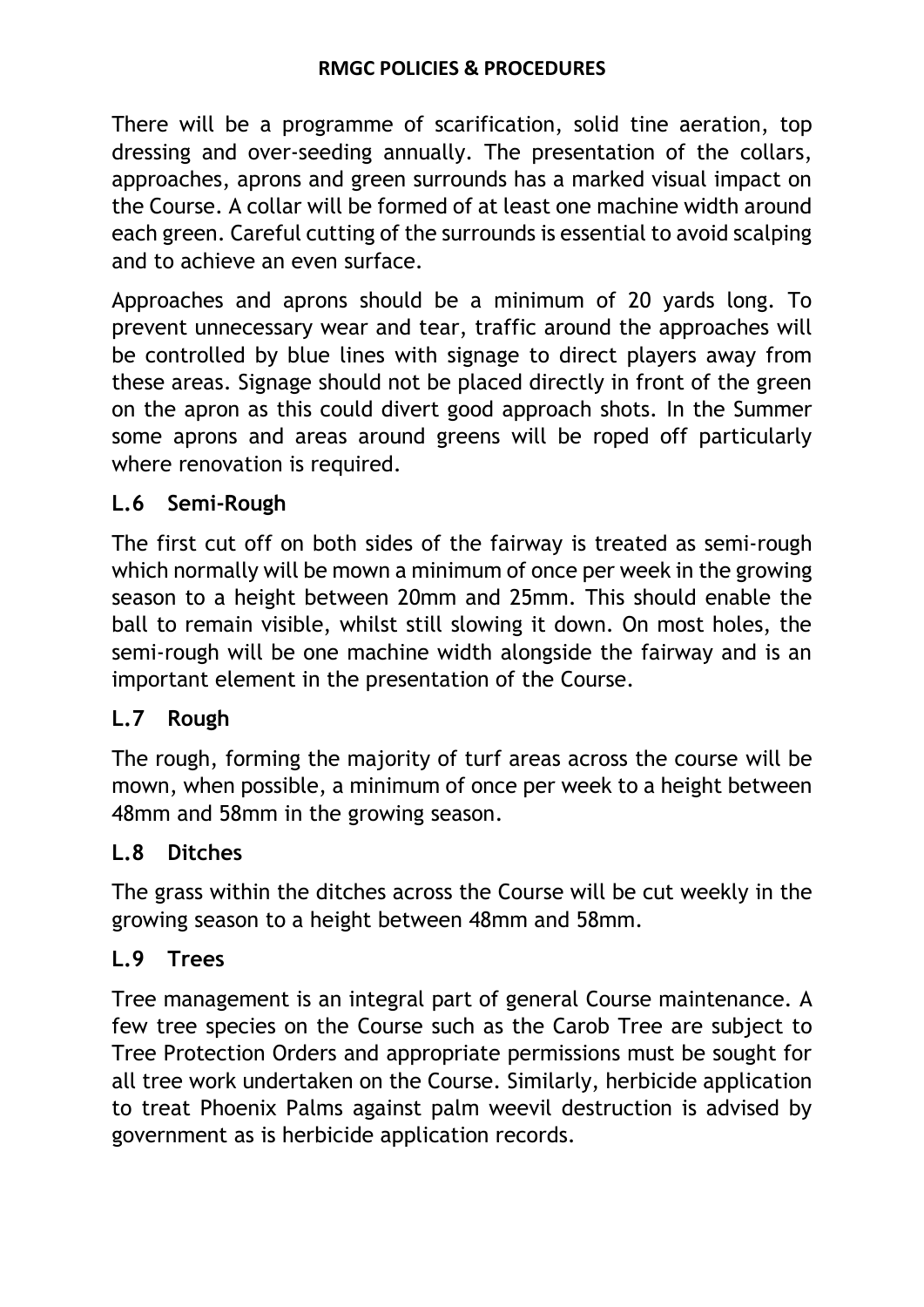There is a wide range of trees on the Course both in species and age, including a significant number of Aleppo Pines, Sandarac Trees (Tetraclinis articulata), African Tamarix (Tamarix Africana), Olive Trees (Olea europaea L.), Cypress Trees, Phoenix and Watsonia Palms.

Deciduous trees shed their leaves which have to be cleared from the Course by greenkeeping staff.

There are a number of trees and plants considered invasive such as Eucalyptus, Acacia and Castor Oil trees. Orderly removal with a programme of tree replanting will form part of the rolling 5-year CDP. The aim will be to minimise the impact on the appearance and playability of the Course and will also:

- Allow light and air into key areas of the Course to improve turf quality.
- Encourage flora and fauna to re-inhabit areas.

Greenkeepers will routinely inspect and remove dead/dying trees and branches that could become dangerous to golfers and greenkeeping staff.

### **L.10 Integral Hedges**

The management of integral hedges, particularly behind the 10<sup>th</sup> and 13<sup>th</sup> greens, and perimeter walls will form a part of general Course maintenance. All hedges on the Course will be kept neat and tidy but special consideration will be given to the hedge forming plants beside the 15th fairway which ideally should be high and thick enough to stop most golf balls being hit onto the local road and racetrack.

The metal trellis beside the 15<sup>th</sup> Tee will require replacement in the short-term future as it does not provide a significant level of protection against badly struck golf balls for those watching the trotting races.

### **L.11 Bunkers and Hazards**

The bunkers will require improvement and upgrading in the near future. The major areas of concern are differing sand consistency, sand depth and distribution within bunkers, sand compaction and poor or ineffective drainage. Improving bunkers will form a part of a rolling 5-year CDP.

Good maintenance of the bunkers is an essential element in presenting the Course in the best possible condition. The depth of sand should be consistent between 75mm and 100mm, and bunker edges and banks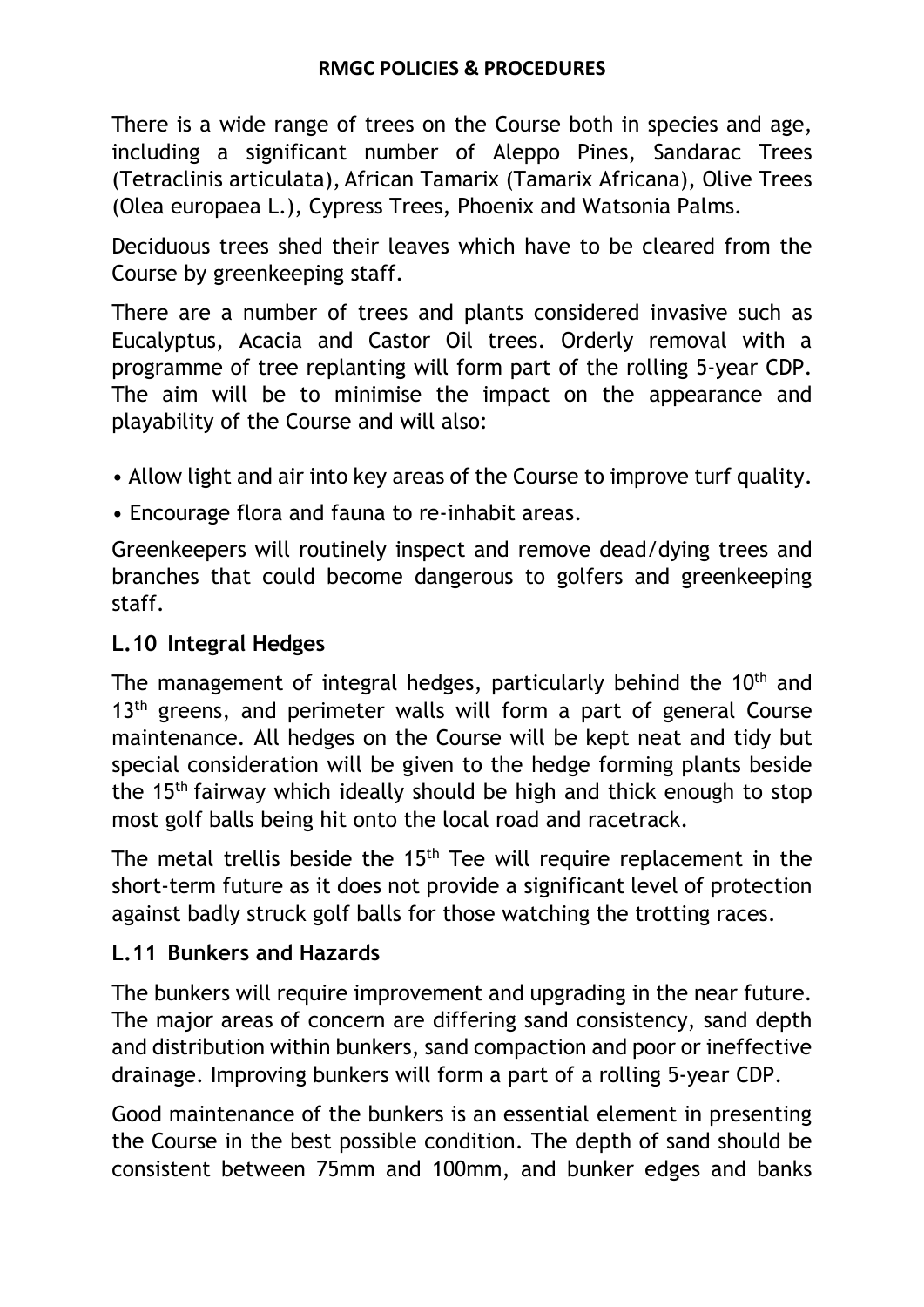must be kept tidy. Sand in bunker faces should be shallow enough to prevent plugging yet sufficient to ensure the ball remains in the bunker.

The definition of bunker margins must be maintained so that golfers are in no doubt as to whether or not they are in the hazard. Bunker fringes should be edged and trimmed to a height that will permit a ball to be gathered into the hazard.

Bunkers must be raked at least 4 times per week year-round. This is essential to maintain a consistent depth and distribution of sand.

Each bunker has its own rake. Rakes should not be placed inside bunkers but on the side of bunker so not blocking play into the bunker or from the bunker to the hole. For fairway bunkers and greenside bunkers in front of the green, the rakes should be placed on the side of the bunker lying parallel to the direction of play; for other greenside bunkers, the rakes should be placed beyond the bunker.

There are a number of areas, mostly ditches, across the Course that are marked as penalty areas with red or yellow posts. The margins of penalty areas must be clearly defined with posts or lines so that golfers are in no doubt as to whether or not they are in the penalty area.

### **L.12 Paths**

There are a number of dirt paths within the general play area. Their surfaces should where possible be even, clearly defined and kept weed free throughout the year. The construction of any new paths would be part of the rolling 5-year CDP. Direction signs need to be in place and pointing in the right direction.

## **L.13 Ditches**

All ditches should be examined regularly and kept free of leaves, debris and silt to ensure the free flow of water. During the summer months, the banks of ditches should be cut once a week to a length of between 48mm and 58mm.

### **L.14 Drainage**

The Head Greenkeeper will include in the maintenance plan a planned programme to check drains on the Course on an annual basis. Where necessary, drains will be rodded to clear blockages to ensure the free flow of water off the Course.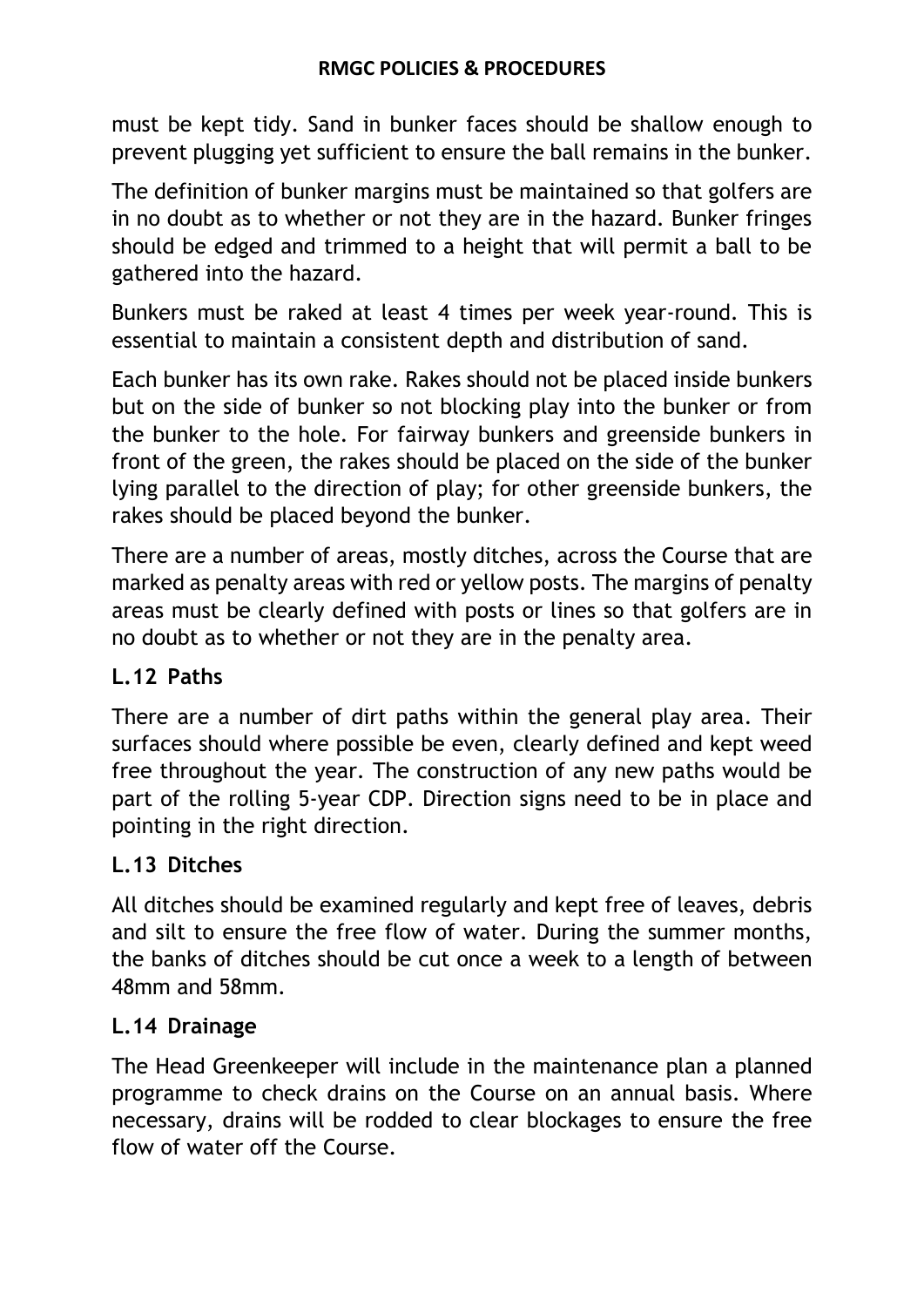Improving Course drainage in the long term must form an element of the rolling 5-year CDP. For large scale schemes, a drainage expert should be consulted before commencement of work.

## **L.15 Ground Under Repair (GUR)**

Areas of damage across the Course which would be deemed to be unfair to expect a player to play from must be clearly marked and repaired as soon as practical. Until repaired, the area must remain marked as GUR by placing a GUR sign and/or GUR spray painted inside the area which should be clearly defined and encircled with a solid line of white or blue spray paint. Every effort must be made to keep these areas to a minimum. Marking of GUR is particularly important for major events and competitions.

## **M. Practice Facilities**

RMGC has three (3) designated Practice Areas:

- The Main Practice Area with driving range, bunker and green (situated at far end of the car park parallel to  $8<sup>th</sup>$  fairway)
- Large Practice Putting Green (between  $7<sup>th</sup>$  Green and  $14<sup>th</sup>$  Tee)
- Putting Green and Hitting net (next to Ladies' 3rd Tee)

These practice areas will be maintained and cut regularly. A practice strip cut at surrounds height will be maintained on the Main Practice Area. All greens will be cut to mowing height, with flags in holes facilitating practice by more than one person. The bunker on the Main Practice Area is to be kept in a good playable condition.

## **N. Course Closure Procedure**

The Head Greenkeeper, normally in consultation with the General Manager or an authorised member of the BOM, has the authority to close and reopen the Course. In his absence, authority is delegated to the Deputy Head Greenkeeper, normally in consultation as above.

When neither the Head Greenkeeper nor the Deputy Head Greenkeeper is available the action may be authorised in priority order by: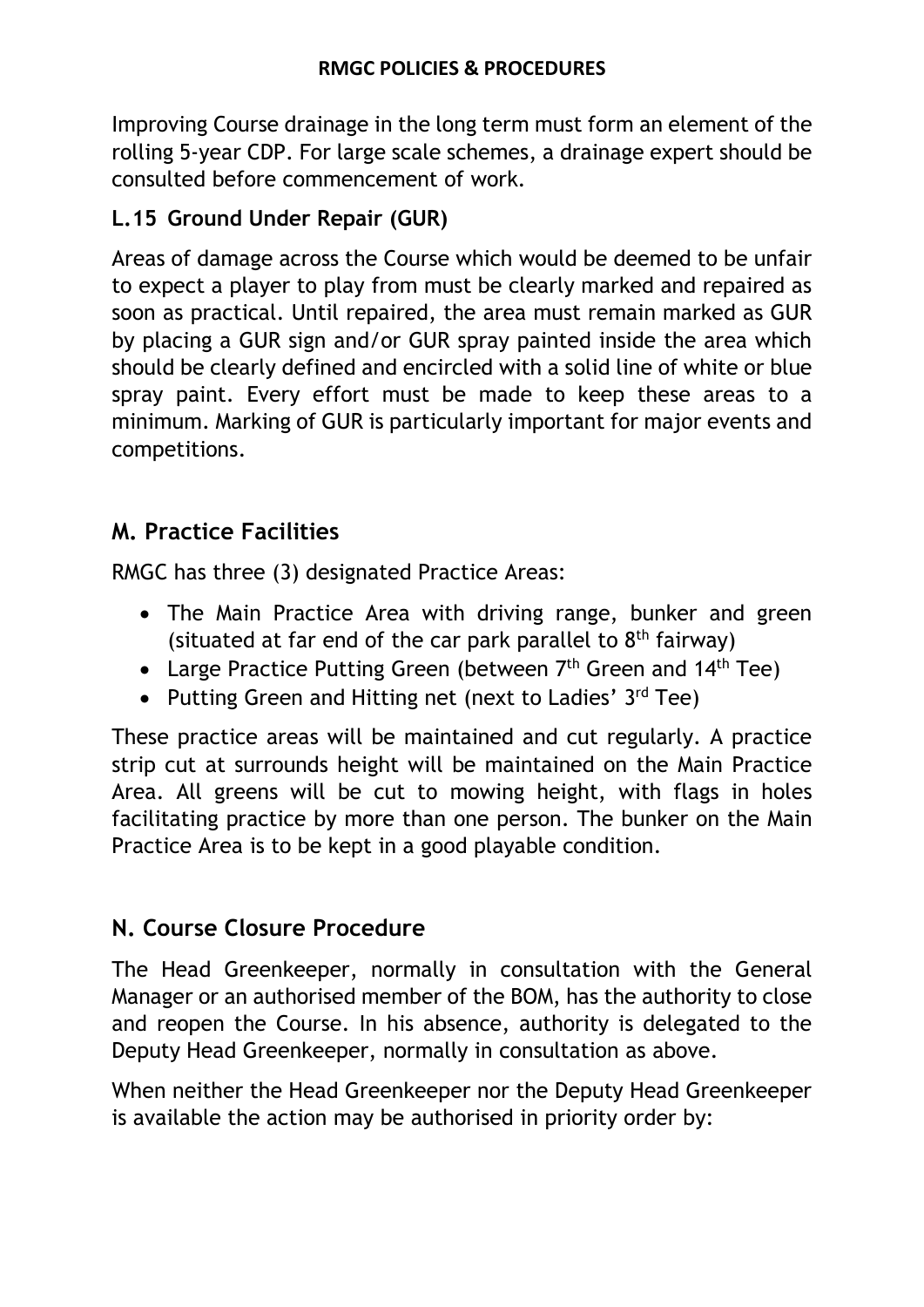- 1. The General Manager.
- 2. An authorised Member of the BOM.
- 3. An authorised Member of the Captain's Committee.

## **N.1 Action when Course is to be Closed**

When the decision to close the Course has been made, the person responsible for the decision must ensure that:

- The removable Course Closed signs are positioned prominently on or around the  $1^{st}$  and  $8^{th}$  Tees.
- The Office, Greenkeeping Staff, Club Professional and Caterer are advised of the closure as soon as possible.
- If a competition is about to begin or is in progress, the competition organiser is advised at the earliest opportunity.
- All members are advised as soon as possible by the most suitable method e.g., website, club system members hub/social media and by hardcopy notice in the clubhouse reception.
- If a competition is in progress, the klaxon is sounded to advise players on the Course that the Course is closed - one prolonged klaxon blast (10 seconds).

## **N.2 Action when Course is to be Reopened**

The responsibility for reopening the Course is the same as for closing the Course. The person responsible for the decision:

- Must ensure that the Course Closed signs are removed.
- The Office, Greenkeeping Staff, Club Professional and Caterer are advised as soon as possible.
- If competition is about to begin or is in progress, the competition organiser is advised at the earliest opportunity.
- All members are advised as soon as possible, by the most suitable method, e.g.,website, club system members hub/social media and by hardcopy notice in the clubhouse reception.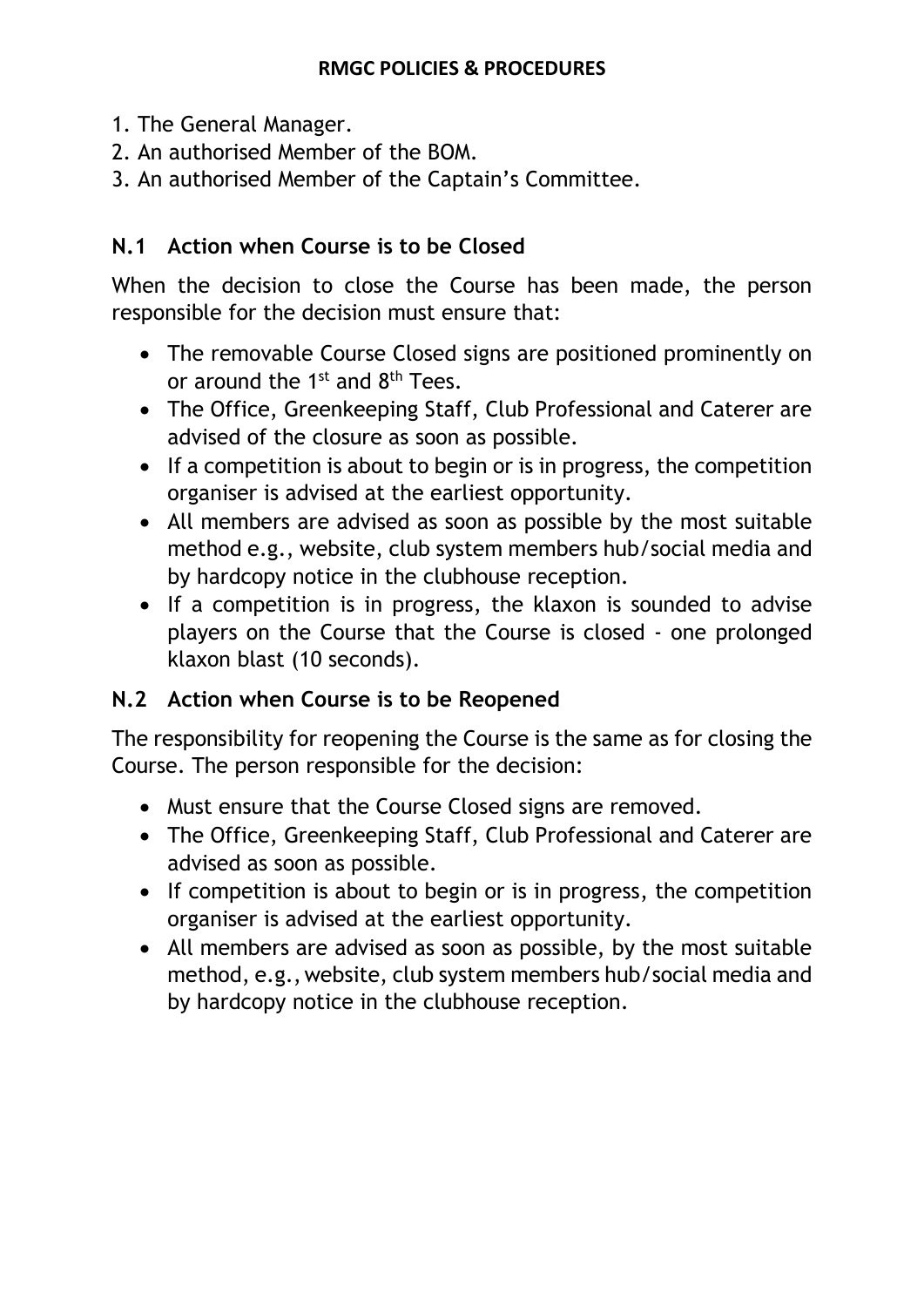### **N.3 Conditions Requiring Course Closure**

Course closure for the following conditions will be reviewed as follows to ensure the Course is re-opened at the earliest opportunity:

## **N.3.1 Flooding or Waterlogging**

Hourly from 06:00 to 15:00 on weekdays and half hourly on weekends in the Winter.

### **N.3.2 Electrical Storms**

On a half-hourly basis from play being suspended.

### **N.3.3 Fog and Mist**

On a half-hourly basis from play being suspended.

### **N.3.4 Special Circumstances**

On an ad hoc basis, depending on circumstances.

### **N.4 Signals**

The following signals will be used to announce Course closures, suspension, and resumption of play:

- One prolonged klaxon blast (10 seconds) Abandonment of play.
- Three short klaxon blasts (3 seconds) Resumption of play.

# **O. Protecting the Course in Winter**

### **O.1 Temporary Greens**

It is the Club's policy to use temporary greens only when absolutely necessary such as during winter over-seeding or after severe damage from vandalism, an act of god or a situation beyond the control of the Head Greenkeeper and General Manager.

The greenkeeping staff will start preparation of temporary greens during late Summer in readiness for winter over-seeding. Normally temporary greens will be sited on grass cut to approximately 12mm and on ground appropriate for play. Temporary greens are used when conditions dictate that the use of the main greens would potentially cause damage that would be detrimental to their long-term condition or the condition of the surrounds.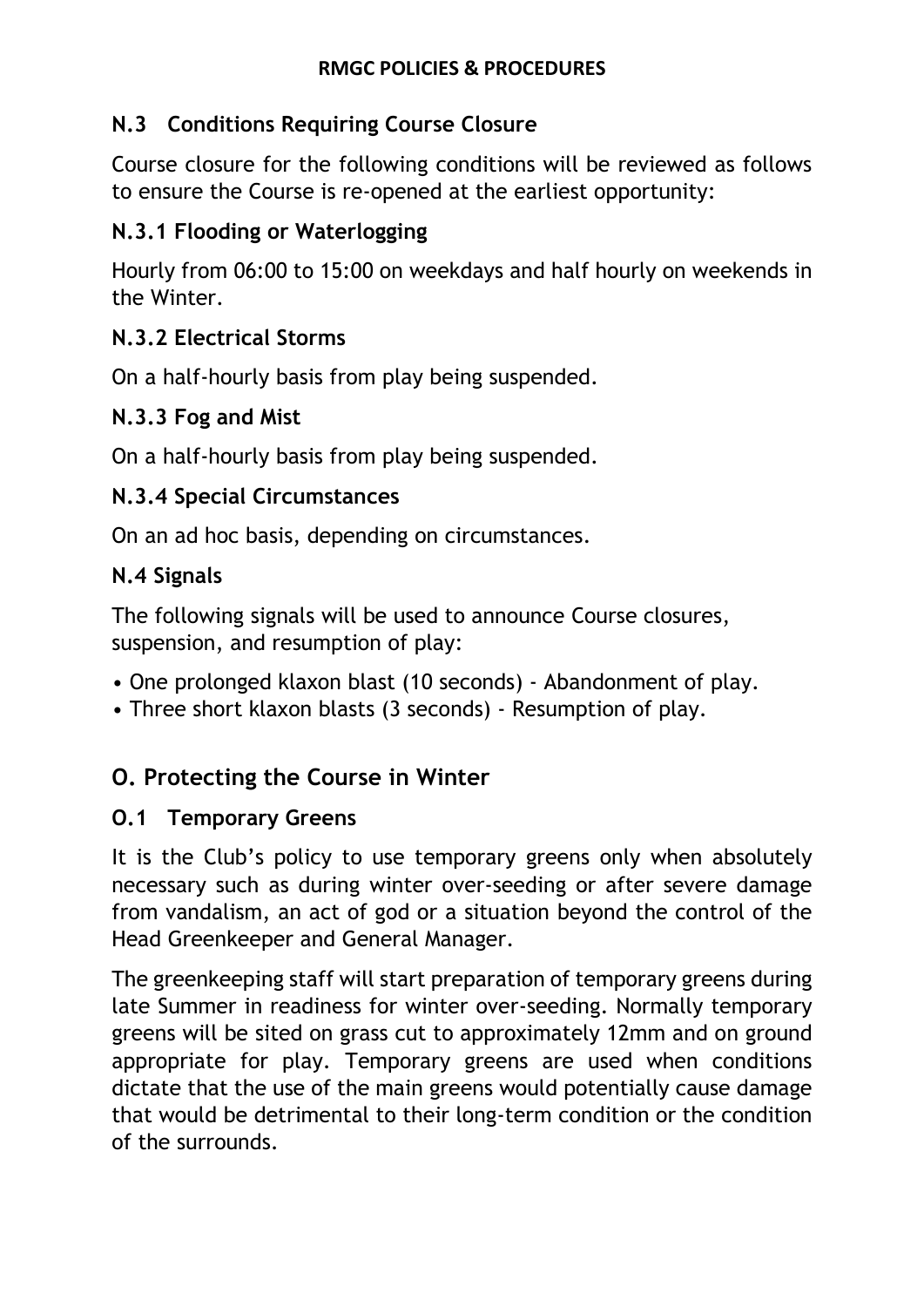## **O.2 Use of Temporary Greens**

Temporary Greens will be used in the following conditions:

## **O.2.1 Work on Greens**

At various times of the year there is work on the greens such as overseeding. During such times, temporary greens are prepared for use until the work on the greens has been completed. This allows the work to be completed as quickly as possible and doesn't compromise the safety of the staff completing the work. Once seed has taken root the greens will be re-opened.

## **O.2.2 Application of chemicals**

Chemicals including fertiliser and anti-fungicides are used frequently throughout the year. Chemicals ensure that the greens are as healthy as possible. From time-to-time treatment for diseases such as fusarium is needed. Fungicides are expensive and need to be given the best possible chance of working by allowing the greens to rest and aid absorption.

## **O.2.3 Special situations**

Situations may arise where the use of temporary greens will be needed for specific holes. Examples include damage to the playing surface, excessive wear of walk-off areas and possible danger to golfers' safety from damaged or fallen trees etc.

### **O.3 Decision to use Temporary Greens & to revert to Main Greens**

The Head Greenkeeper in consultation with the General Manager will be responsible for the decision to move to temporary greens and the decision to move back onto main greens. In their absence, the BOM will be responsible. If the decision has to be made during a weekend, then the Head Greenkeeper, General Manager or any BOM member present will make the decision with, if necessary, input from the Captain's Committee.

### **O.4 Temporary Tees**

If there is little or no grass on normal tees, winter tee mats will be provided, or temporary teeing areas will be cut to enable play to continue from as near as possible to existing tees.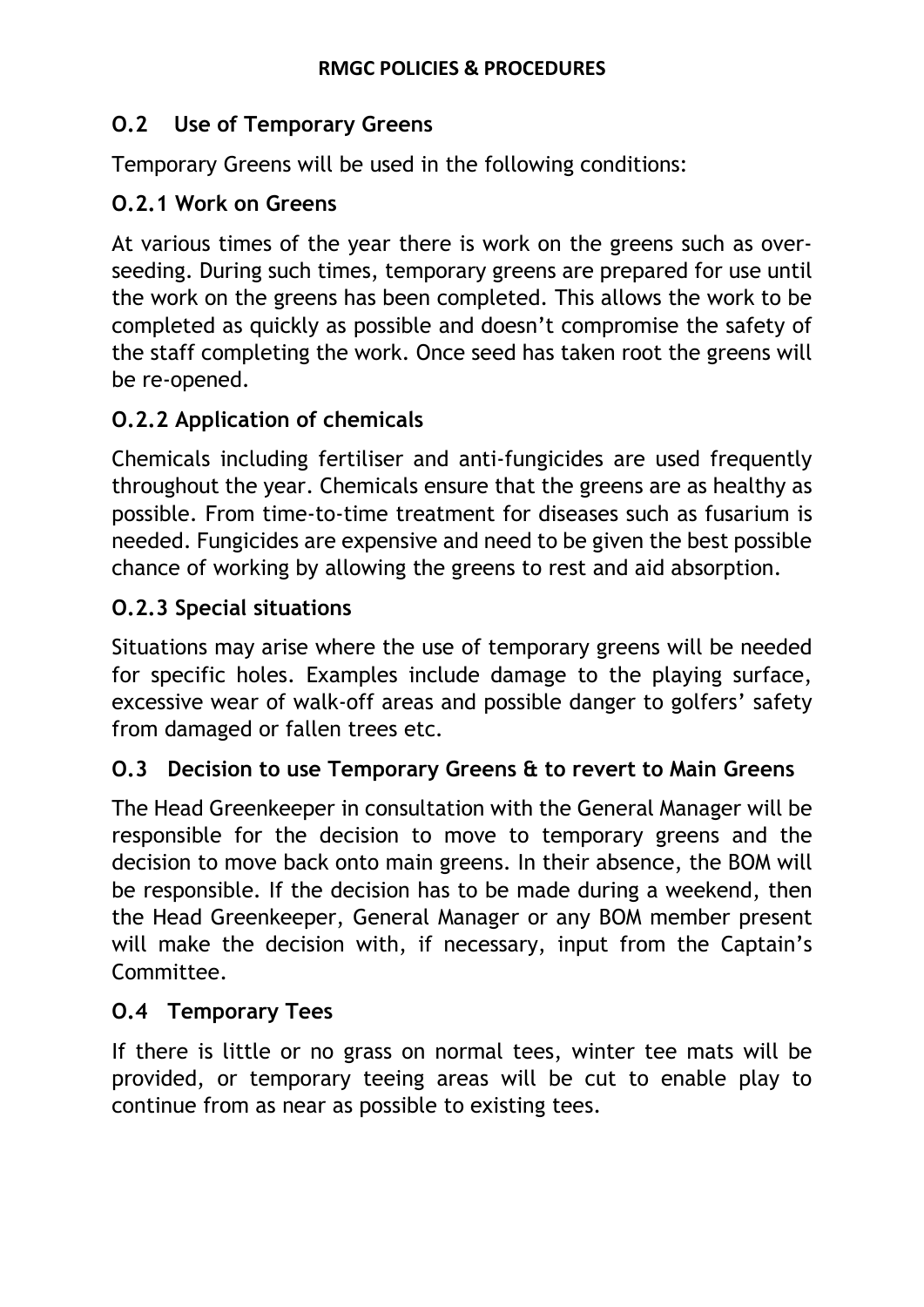The Head Greenkeeper and General Manager in consultation with the BOM will decide when Course conditions require the use of winter tee mats or temporary tees.

## **O.5 Fairways**

It is essential that measures be taken to protect fairways when there are extended periods of rainfall. Whilst these measures may be inconvenient, they are essential to ensuring that the Course is in the best possible condition for the playing season.

## **O.5.1 Use of Buggies and Trollies**

The Head Greenkeeper and General Manager will on occasion ban the use of golf buggies until ground conditions are dry enough to support the use of buggies.

The use of buggies and/or electric trollies by members who are registered disabled will never be banned unless the Course is closed to all members. However, passengers may not be allowed on ride on buggies if they are not registered disabled.

All members are encouraged to minimise the use of buggies by carrying their clubs or using lighter pull trollies. Buggies and Trollies should never be used within 10 yards of putting greens and 5 yards of tees or trees.

### **O.5.2 Restricted Access**

To try and minimise the damage to the Course during the Winter, stakes and ropes will be used to restrict access to certain areas. Members must avoid these roped off areas and use the "trolley parks" where/if designated.

### **O.5.3 Preferred Lies and Winter Rules**

These can be introduced on the recommendation of the Head Greenkeeper in consultation with the General Manager to protect the fairways in adverse conditions.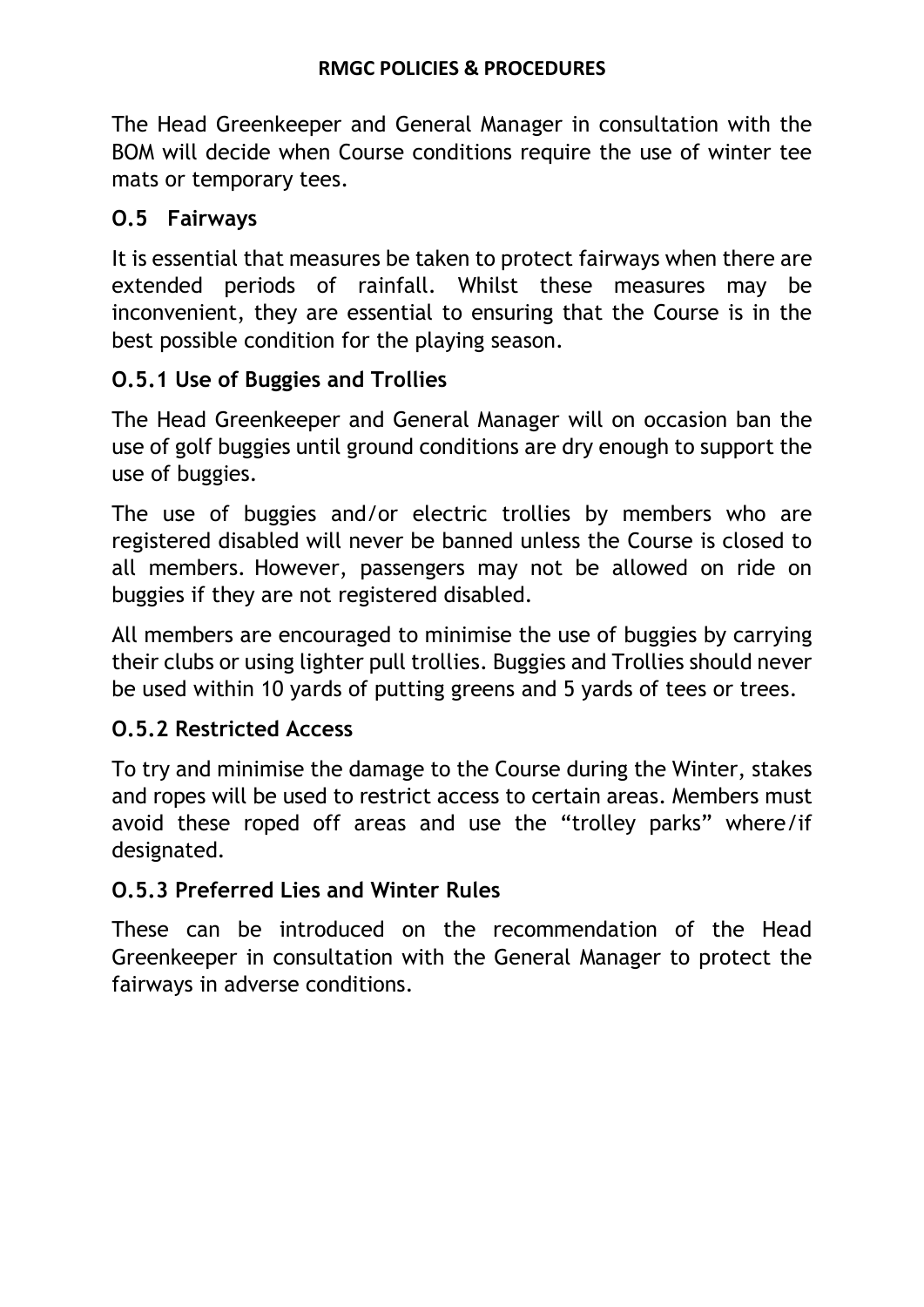## **P. Greenkeepers working with Golfers**

#### **P.1 Work on the Course**

The Greenkeeping Staff take a great pride in their professional workmanship and work hard to present the Course in the best possible condition for the benefit and enjoyment of members and visitors.

Greenkeepers always have priority when working on the Course but are aware of the need to work without inconveniencing golfers.

Golfers must not play shots when they are in range of greenkeepers unless they are aware and have signalled it is safe to do so.

Improved mechanisation enables the greenkeepers to carry out most tasks quickly and efficiently, but inevitably there can be conflicts between them and golfers.

#### **P.2 Complaints**

Members and visitors must not, under any circumstances, complain about the conduct of a member of staff, nor about the state of the Course, directly to any member of the Greenkeeping Staff. Any complaint must be made to the General Manager who will investigate the matter together with the Head Greenkeeper. If they cannot deal with the complaint themselves, the matter will be referred to the BOM.

### **P.3 Planning Work on the Course**

To achieve the best possible balance:

• Every effort will be made to start daily maintenance work on the course as early as possible. However, once play has caught up with mowing activities, machinery operators should work backwards in hole sequence so as not to follow any one group of players!

•During competitions, the Head Greenkeeper will schedule maintenance in such a way that ensures use of machinery and power tools is only conducted in areas of the course which are either ahead or behind the competition field. Works undertaken during competitions should be limited to nonpowered handheld equipment until the whole competition field has cleared the area of maintenance.

• Course or hole closures will be planned and notified to Members in advance.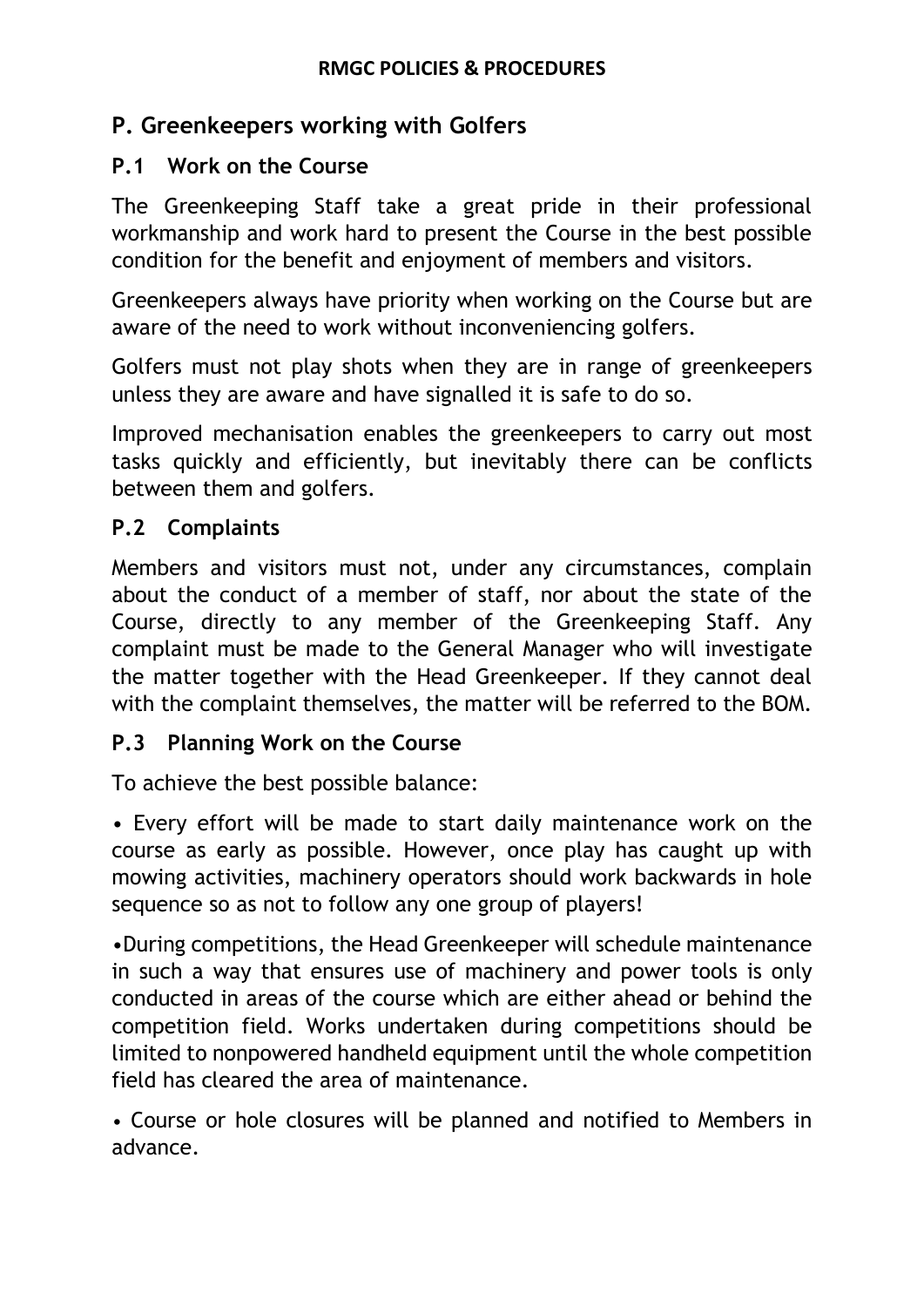• There are a few times each year when play on the Course will have to be restricted to allow the Greenkeeping Staff to set up the Course for major competitions. As far as possible these restrictions will be kept to an absolute minimum and members will be informed.

## **P.4 Golfers' Help on the Course**

Golfers should help maintain the condition of the Course by:

• Repairing all pitch marks, even if not caused by them. Unrepaired pitch marks take much longer to recover and cause irregularities in the surface of the green that can affect the roll of putts.

• Raking bunkers. Pushing the sand towards the centre - not pulling it towards the edges – using a club if there is no rake.

• Replacing rakes outside bunkers as stated in L11 to reduce the chance of rakes being struck by a ball entering or leaving a bunker.

• Replacing divots. This helps the Course recover more quickly as many replaced divots do 'take' and regrow in spring, summer and autumn.

• Not dropping any litter (including cigarette ends) on the Course, picking up litter and dropping it in one of the bins.

• Never taking Buggies, Electric and Pull Trollies onto tees, greens, green surrounds or between bunkers and greens.

# **Q. Irrigation**

## **Q.1 Policy**

The overall policy is to use as little water as possible to encourage deeper rooting grasses to predominate. However, almost every season there are times when rainfall is insufficient to sustain grass growth and needs to be supplemented. Water is also needed on occasions to wash fertilisers and other treatments into the greens.

The Head Greenkeeper is expected to minimise water wastage by scheduling irrigation only when absolutely necessary to sustain plant health when there is no rainfall.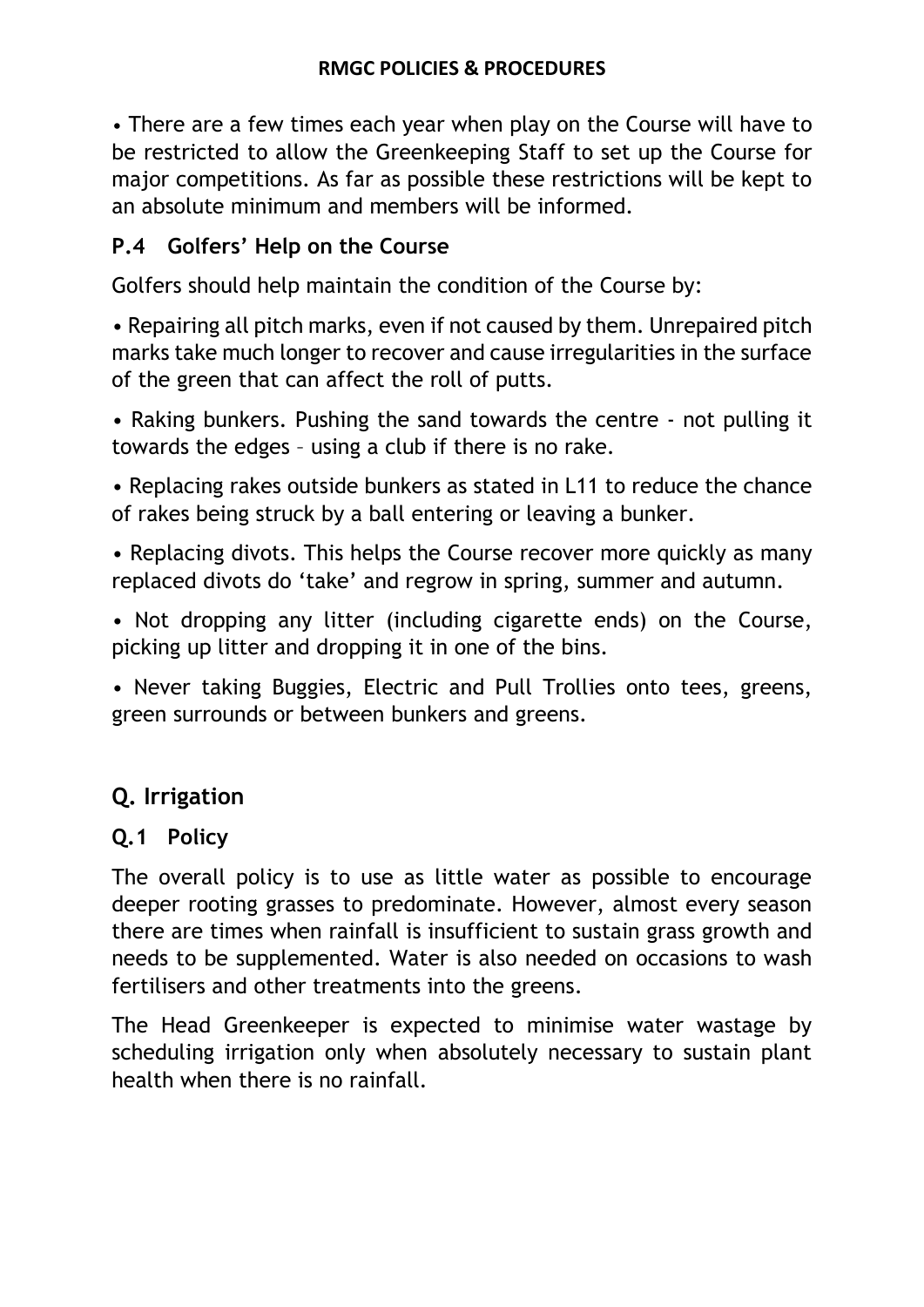### **Q.2 Water Supply**

Water is drawn from a series of underground bore holes and stored in a reservoir located next to the 15<sup>th</sup> Tee Box. Monthly usage is recorded by taking pump station meter readings. These records shall be made available for scrutiny by the Environment Agency and shall be retained for 10 years.

## **R. Ecology**

#### **R.1 Flora and Fauna**

It is the aim of the BOM to preserve the natural habitat of birds, animals and flora on the Course. Any protected species found on the Course shall be reported to the Head Greenkeeper and General Manager and be recorded.

Care is taken to encourage seasonal flora and fauna, such as oleanders and birds such as the Yelkouan Shearwater, Northern Gannet and Grey Heron.

Care must be taken not to disturb bird nesting boxes. Certain animals can do damage to the Course and will be monitored, appropriate steps will be taken to minimise or prevent any damage.

Major tree surgery will not be conducted during the bird nesting season, tree maintenance will be carried out in such a way that it has as little an impact on the natural habitat as possible and encourages wildlife.

### **R.2 Trees**

Trees that overhang tee boxes, restrict growth of grass cover or increase risk to golfers by restricting visibility of tees and greens must be routinely trimmed. Small trees and shrubs need to be securely staked so that they are not damaged by golfers playing their shots.

On some occasions tree felling may be necessary. This must be approved by the BOM and must be carried out under the control of the Head Greenkeeper who must ensure that the conditions of any tree preservation order are complied with as described in section L9.

Tree planting will take place where and when necessary, with professional advice sought as appropriate.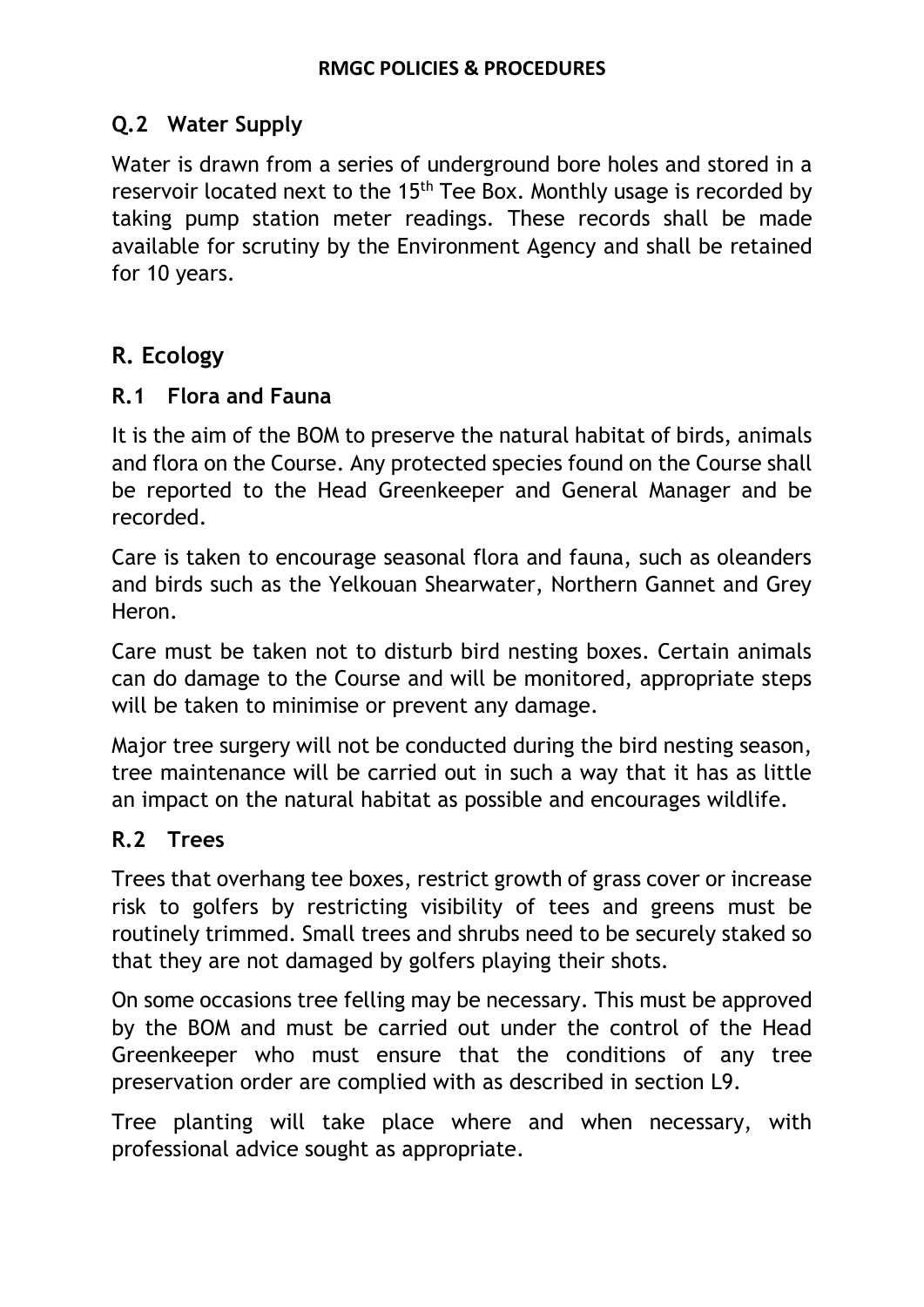### **R.3 Protected Buildings**

Great care must be taken while working close to the protected Ta' Ceppuna Chapel and the Maids Bedroom. Any work undertaken on the structures themselves must be done with the prior approval of Historic Malta.

### **R.4 Landscaping**

Defined Sections of Landscaping are incorporated into the golf club grounds including areas at the 1<sup>st</sup> tee box and pathway on the approach to the 8<sup>th</sup> teeing grounds. Seasonal plants and flowers established in troughs and bowls are positioned in key areas such as at the club entrance and immediately outside the clubhouse. At this current moment in time, a contractor is employed to maintain the aforementioned landscaping with oversight by the club general manager.

## **S. Professional Advice**

Notwithstanding the confidence that the Board has in the expertise and knowledge of the Head Greenkeeper and his team, the General Manager and the Board will seek professional advice if they decide it would be beneficial.

# **T. Health and Safety**

The General Manager is the Club's Health and Safety Officer. Mr Kevin Gauci has been appointed as the Club's Health and Safety consultant who will audit the Club's Health and Safety Management once per year. The General Manager through the Head Greenkeeper has overall responsibility for ensuring that the Greenkeeping Staff are appropriately trained and follow all Health and Safety policies and procedures; and that all the necessary records are maintained.

The Club's Health and Safety Policy shall be distributed to all members of the Greenkeeping Staff together with a comprehensive series of Risk Assessments and employees working with chemicals shall be trained in the Control of Substances Hazardous to Health (COSHH) assessments.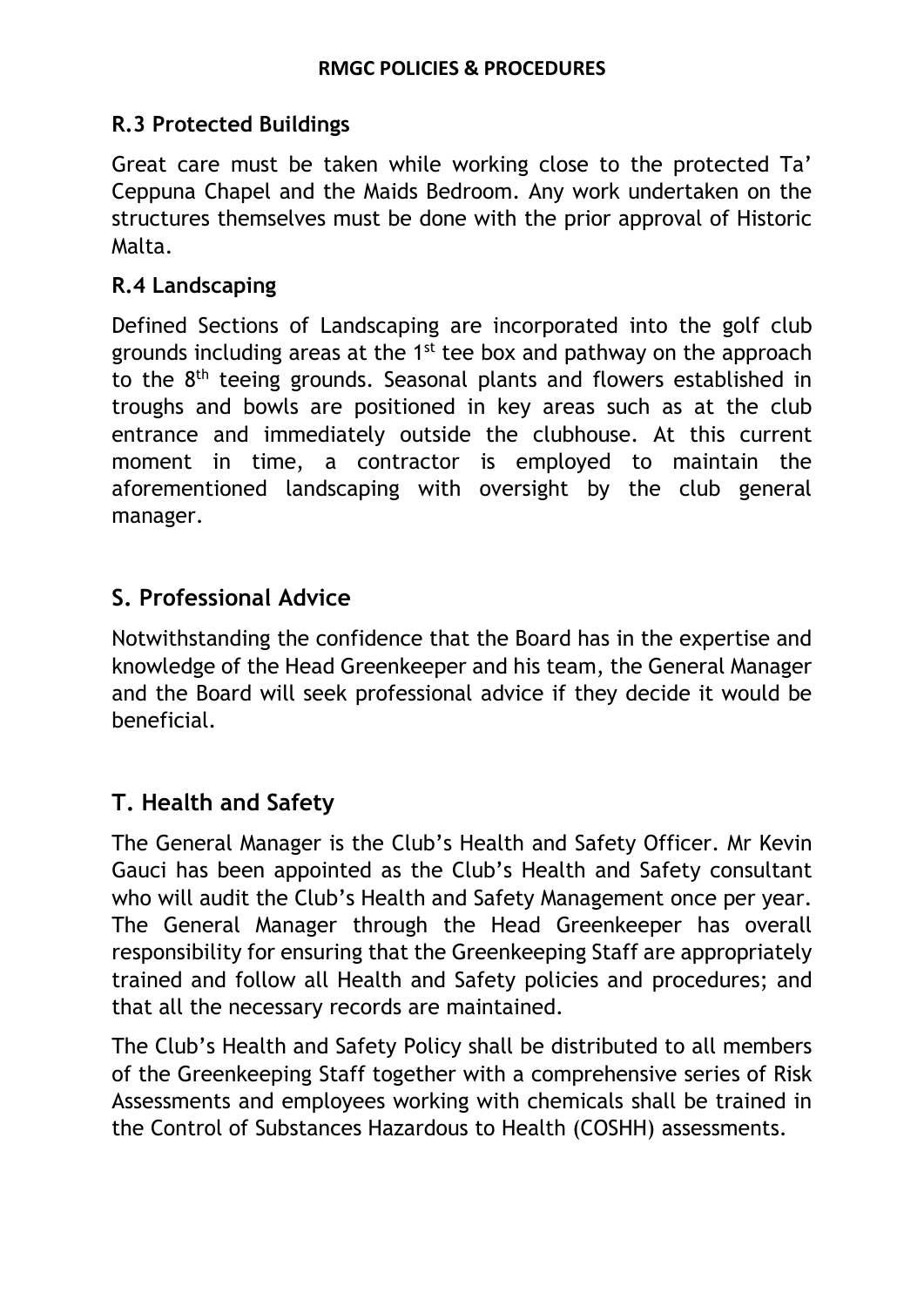The Head Greenkeeper is responsible for maintaining and updating all the Risk Assessments relating to work on the Course and ensuring that the Greenkeeping Staff understand and follow them.

The Health and Safety consultant is responsible for updating COSHH assessments, but the Head Greenkeeper is responsible for advising The Health and Safety consultant when any new chemicals or substances are introduced and ensuring that staff follow the procedures contained in the COSHH assessments.

The Head Greenkeeper must ensure that the Greenkeeping Staff are provided with all necessary protective equipment. It is the responsibility of the staff to wear the equipment for the tasks specified. Staff may only undertake work for which the appropriate training has been provided and must not undertake any work which they themselves consider to be unsafe.

## **U. Website**

The General Manager and Office administration will ensure that details and information regarding the course rating and hole by hole visuals of the Course are kept up to date and maintained on the Club's website.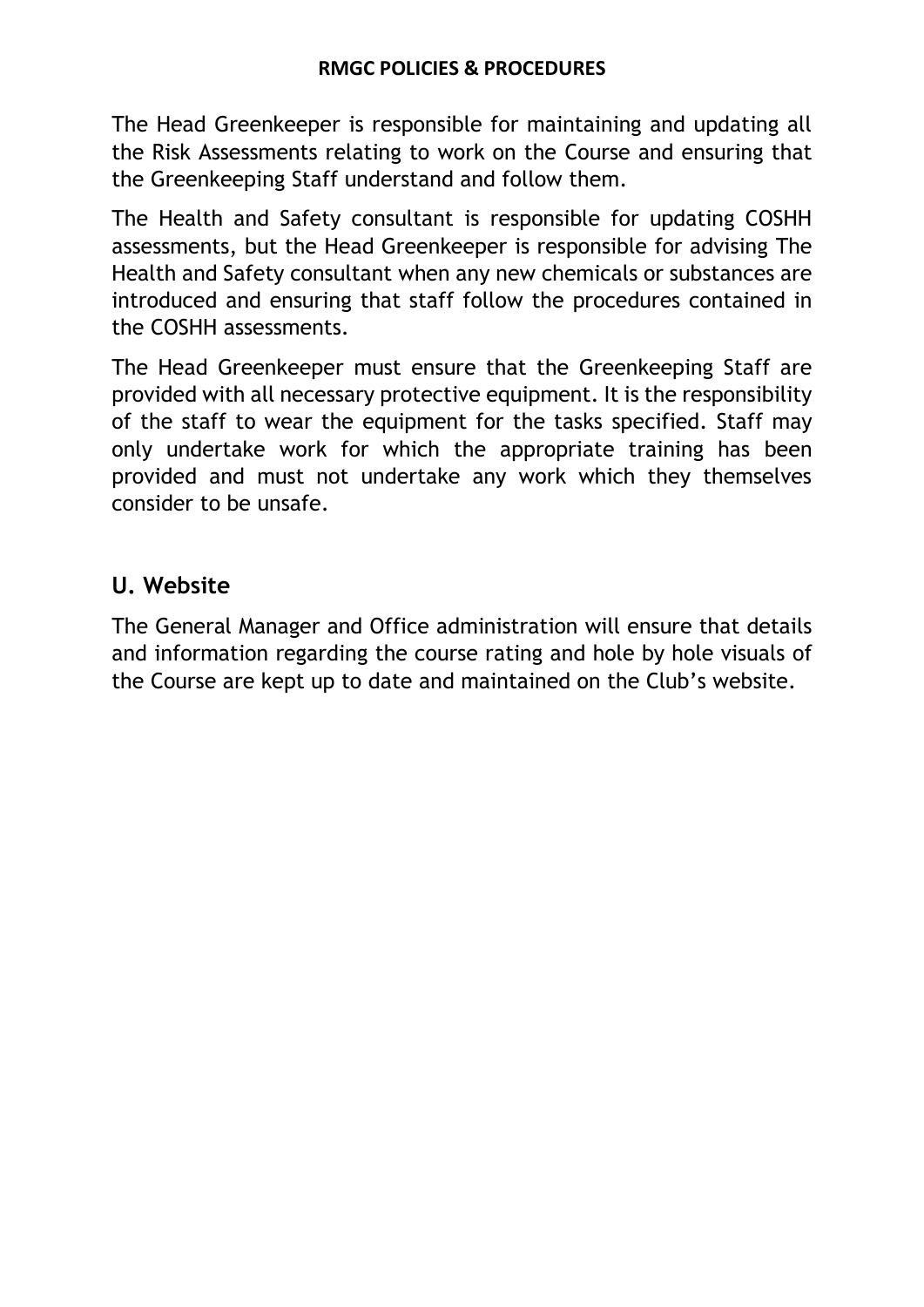# **Appendix A**

# **Course Maintenance Summary (Main Playing/Growing Season)**

| Area of<br>Course                                                 | <b>Cutting</b>                                                                                                       | <b>Cutting</b>                                                        | <b>Manpower</b>            | Weekly                                       |
|-------------------------------------------------------------------|----------------------------------------------------------------------------------------------------------------------|-----------------------------------------------------------------------|----------------------------|----------------------------------------------|
|                                                                   | Frequency &<br>machine used                                                                                          | Height or<br><b>Speed</b>                                             | <b>Required</b>            | <b>Manpower</b><br><b>Required</b>           |
| Greens                                                            | 5 to 6 times per<br>week dependent<br>on the weather<br>and the<br>competition<br>schedule. Flex 21<br>Greens Mower. | 3 to 4.5mm<br>to achieve<br>9ft to 10ft<br>on<br>the "Stimp<br>meter" | $\frac{1}{2}$ a man<br>day | $1\frac{1}{2}$ to $2\frac{1}{2}$<br>man days |
| <b>Tees</b><br>(Including<br>Divoting)                            | Twice per week<br>GM 3250/4230<br>or hand cut with<br>GM 1000 mower                                                  | 8 to 12mm                                                             | $\frac{3}{4}$ a man<br>day | $1\frac{1}{2}$ -man<br>days                  |
| Collars/Aprons<br>Approaches                                      | Twice per week.<br><b>GM 3250D</b>                                                                                   | 8 to 12mm                                                             | $\frac{1}{2}$ a man<br>day | 1-man day                                    |
| Green<br>Surrounds                                                | Twice per week.<br>GM 3100D/3500D                                                                                    | 48 to 58mm                                                            | $\frac{1}{2}$ a man<br>day | 1-man day                                    |
| Fairways                                                          | 3 or 4 times a<br>week<br>dependent on the<br>weather and the<br>competition<br>schedule<br><b>RM 5510D</b>          | 12 to 18mm                                                            | 1-man day                  | 2 or 3-man<br>days                           |
| First Cut off<br>fairway /<br>semi-rough                          | Once a week<br>3100D Sidewinder                                                                                      | 24 to 30mm                                                            | 1-man day                  | 1-man day                                    |
| Tee Banks,<br>Surround                                            | Once a week<br>3500D Sidewinder                                                                                      | 48 to 58mm                                                            | 1-man day                  | 1-man day                                    |
| <b>Drainage</b><br><b>Gully Banks</b><br>and other<br>steep banks | Once per<br>Weeks, 3500D,<br>Flymo or Strimmer                                                                       | 48 to 58mm                                                            | 1-man days                 | 2-man days                                   |
| <b>Hole Cutting</b>                                               | 2 to 4 times p/w<br>(comp schedule)                                                                                  | N/A                                                                   | $\frac{1}{2}$ a man<br>day | 1 to 2-man<br>days                           |
| Rough                                                             | Once to Twice per<br>week, 4500D                                                                                     | 48 to 58mm                                                            | $2.5$ -man<br>days         | 4>5-man days                                 |